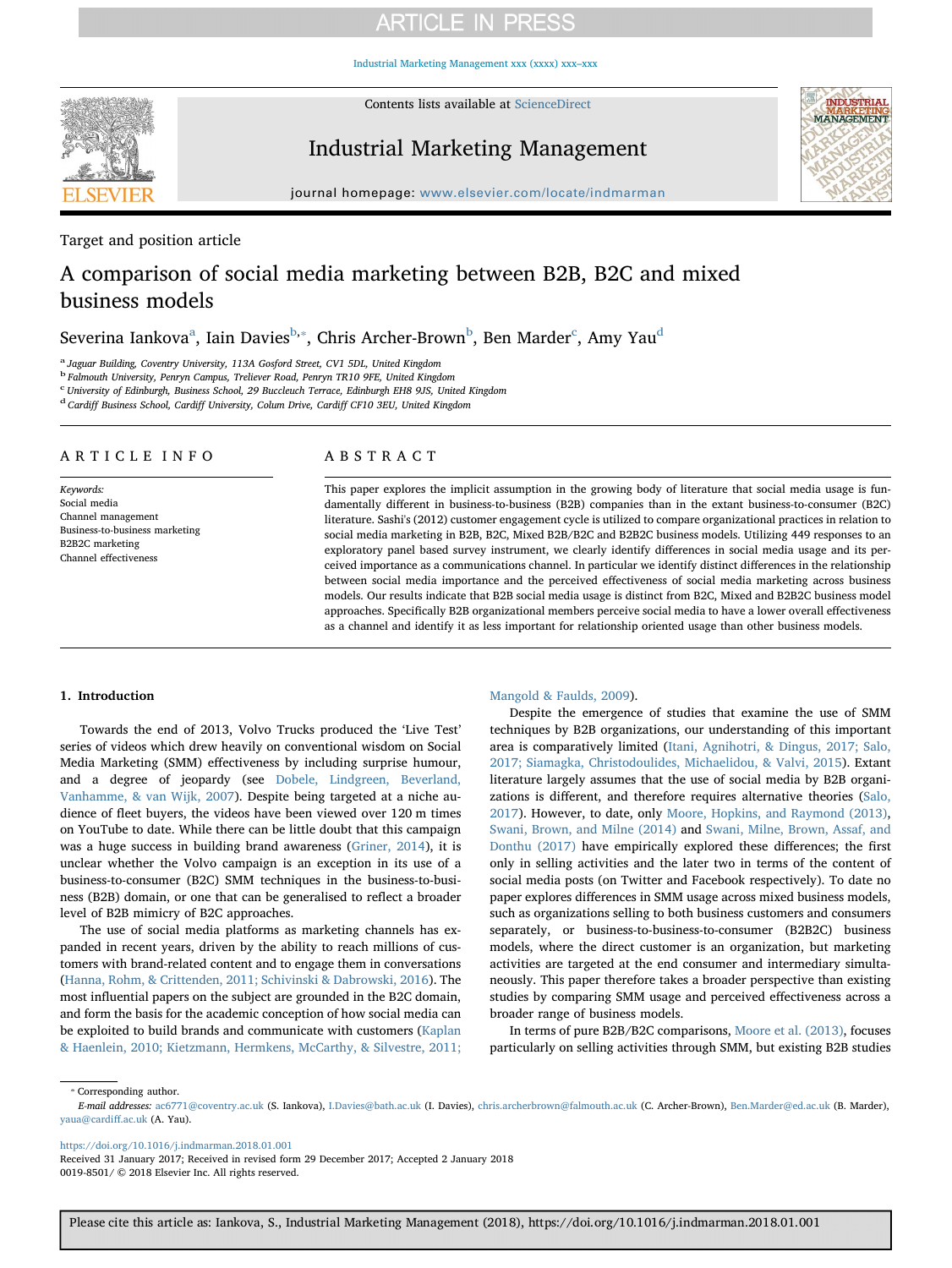advocate the use of social media in all stages of the customer relationship ([Guesalaga, 2016; Moncrief, Marshall, & Rudd, 2015;](#page-9-5) [Schultz, Schwepker, & Good, 2012\)](#page-9-5). Similarly, [Swani et al. \(2014\)](#page-10-2); [Swani et al. \(2017\)](#page-10-3), consider only content of social media posts, and not the role the content plays in the customer engagement cycle. A comparison of different business model approaches to SMM throughout the customer relationship is therefore currently lacking in the literature. [Sashi \(2012\)](#page-10-4) develops a framework for exploring customer engagement cycles in social media in the B2C domain, but drawing from B2B theories of relationship marketing. Sashi elaborates on how B2C relationship life-cycles can be stimulated and managed using social media channels. By utilizing Sashi's framework to delineate between marketing activities that are oriented towards acquiring new customers; and those that are focused on developing relationships with existing customers, we provide a broader coverage than the three existing papers comparing B2B and B2C usage of SMM, but also respond to Sashi's own call for empirical validation of the framework in various contexts. The exploratory quantitative study in this paper therefore takes a broader perspective than existing studies by comparing SMM usage, importance, and perceived effectiveness across a range of business models, and throughout the customer engagement cycle. We explore a range of perspectives including usage intensity; channel selection; perceived importance to managers; and the stage in the relationship life-cycle, comparing pure B2B firms with their B2C, Mixed and B2B2C business model counter-parts. We then directly compare these business models, focusing on the extent to which SMM strategies are correlated with the perception of success in social media usage. We therefore contribute a broader exploration of the differences in social media usage across business models, highlighting the highest overall usage in B2B2C organizations, and lowest perceived effectiveness in pure B2B organizations. We theoretically contribute by confirming difference in SMM usage at different stages of the customer life-cycle, finding B2B firms to be more focused on SMM for acquisition oriented usage, rather than relationship orientated usage, as explored by [Moore et al. \(2013\)](#page-10-1). The paper is organized as follows: we provide an overview of SMM literature in the B2B domain, we outline our methodology, discuss our findings and conclude with limitations and recommendations for future research.

### 2. Literature review

Social media in the context of B2C is widely researched, with its developed concepts and constructs, becoming an integral part of consumers' modern lives ([Lamberton & Stephen, 2016; Siamagka et al.,](#page-9-6) [2015\)](#page-9-6). This increase in popularity has been exploited in a number of ways in B2C, and often forms a large part of a company's marketing strategy [\(Ngai, Tao, & Moon, 2015\)](#page-10-5). Companies are able to communicate with consumers at a much lower cost than ever before through social media ([Hainla, 2017; Neti, 2011\)](#page-9-7), generating content online quickly and cheaply to develop brand presence [\(Ashley & Tuten, 2015](#page-9-8)). However, the extent to which this theory is applicable to other business model domains such as B2B, Mixed B2C/B2B and B2B2C domains is relatively under-researched ([Moore et al., 2013; Swani et al., 2017](#page-10-1)). Little to nothing is known about Mixed and B2B2C business model organizations, and although the B2B domain is growing, it is still in its theoretical infancy ([Salo, 2017](#page-10-0)). The following sub-sections therefore explore the current literature regarding SMM in B2B domains, centred around four key areas: (1) business models; (2) marketing channel mix; (3) customer orientated social media usage; and (4) perceived SMM effectiveness. Each section provides an overview of the relevant literature, identifying the pertinent gaps and highlighting the research questions we seek to answer in this paper.

### 2.1. Business model criticality

Research in SMM has been dominated by a focus on interactions

between businesses and consumers ([Lacka & Chong, 2016\)](#page-9-9). A common theme being that social media channels provide an opportunity for both parties to engage in dialogue [\(Kietzmann et al., 2011\)](#page-9-10). However, consistent with the notion that B2B marketing is different from B2C [\(Ellis,](#page-9-11) [2011\)](#page-9-11), researchers have noted a general difference in social media adoption [\(Quinton & Wilson, 2016\)](#page-10-6), where the former has generally been slower in transitioning to this dialogical approach ([Järvinen,](#page-9-12) [Tollinen, Karjaluoto, & Jayawardhena, 2012\)](#page-9-12). Despite the common assumption of a difference in SMM usage between B2B and B2C organizations [\(Salo, 2017\)](#page-10-0), the overall empirical evidence for this difference is limited, beyond B2B organizations being earlier in the adoption cycle. [Moore et al.'s \(2013\)](#page-10-1) paper on selling activities was the first to directly explore differences in usage empirically, focusing on B2B organizations' preference for professional social networks such as LinkedIn, as opposed to B2C organizations' preference for mass-consumption social media such as Facebook. They also show that B2B organizations make more use of social media for dyadic relationship oriented purposes within the sales process than their B2C counterparts. [Swani et al. \(2014,](#page-10-2) [2017\)](#page-10-2) identify specific differences in the content of B2B and B2C SMM on both Twitter and Facebook respectively; especially in the extent to which B2B firms have more links and cues to product information, and focus on emotional messaging. Other than these studies, however, little has empirically explored differences in SMM usage across business models.

To dichotomize markets into B2B and B2C, is however overly simplistic ([Leek & Christodoulides, 2011\)](#page-9-13). We therefore consider two other common business models in this paper, neither of which have been studied for comparative SMM usage before: (1) 'mixed' refers to businesses that sell products to both other businesses and individual consumers (for example Amazon has many business customers and partners, as well as its B2C retail); (2) B2B2C refers to firms that, although directly earning revenue from organizational customers, manage customer experience (or the marketing of products and services) to the customers-customer, and down to the end consumer [\(Wiersema, 2013](#page-10-7)). B2B2C firms therefore market themselves simultaneously to both businesses and consumers. This is distinguished from 'Mixed' businesses models by the need for individual transactions to ultimately require all three parties. [Leek and Christodoulides \(2011\)](#page-9-13) cite the seminal 'Intel Inside' campaign, which equated the quality of a PC in consumers' minds with the presence of the firm's chip. While Intel only 'sold' chips to electronics manufacturers, they developed their brand with consumers in order to create demand. More recent examples of B2B2C organizations are often based on e-commerce platforms such as Alibaba ([Zhao & Guo, 2012\)](#page-10-8), and it is important to investigate B2B2C companies separately due to the differences in marketing approach between them and more dichotomous forms of business model [\(Järvinen et al.,](#page-9-12) [2012; Zhao & Guo, 2012\)](#page-9-12). As identified above, the nature of any differences in the social media usage across the four types remains largely tacit, and this is a key driver for this paper, leading to our overarching research question:

RQ1. To what extent is social media usage different in B2B organizations compared to B2C, Mixed and B2B2C business models?

We consider this question from a number of different perspectives, which are outlined, and broken down in to sub-questions in the following sections.

# 2.2. Channels usage

Although most SMM channels offer similar abilities to marketers (e.g. communicate content, target and engage consumers), different social media platform are perceived more favourably for certain forms of communications: Facebook is for providing a rich means for customer relationship management ([Popp, Wilson, Horbel, & Woratschek,](#page-10-9) [2016\)](#page-10-9); Twitter is known for its ability to communicate brand messages and mining consumer responses in real-time ([Culotta & Cutler, 2016](#page-9-14));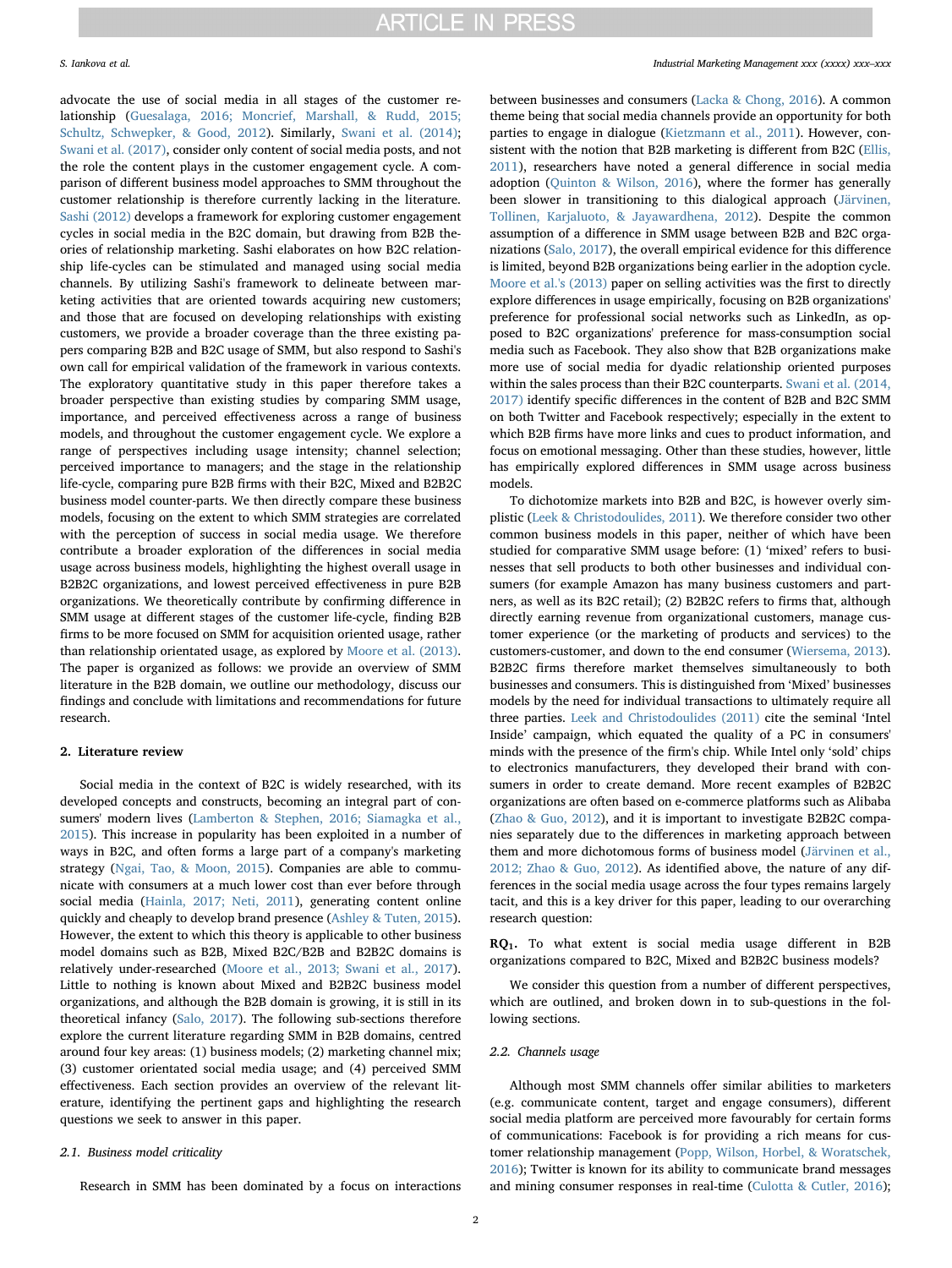Instagram is a means for sharing image-based content [\(Muñoz &](#page-10-10) [Towner, 2017](#page-10-10)); and YouTube for videos ([Indvik, 2011\)](#page-9-15). Although certain channels have strengths in different arenas, [Pozza \(2014\)](#page-10-11) asserts that "better customer experience is driven by the presence of multiple channels" (p. 1274).

Literature suggests B2C firms have been quick to adopt social media as a strategic tool, whereas B2B firms often find it difficult to identify and integrate the platforms into their digital marketing mix [\(Järvinen](#page-9-12) [et al., 2012; Quinton & Wilson, 2016](#page-9-12)). Although social media enables organizations to increase the volume of potential relationship opportunities in B2B, the channel management focus still remains narrowly focused on strategic network development, rather than on a many-tomany communications according to the literature [\(Arnaboldi & Coget,](#page-9-16) [2016; Hennig-Thurau et al., 2010; Lee, Hwang, & Lee, 2006; Muñoz &](#page-9-16) [Towner, 2017](#page-9-16)). Therefore, research in B2B often focuses on how social media is used in specific areas such as sales [\(Guesalaga, 2016; Itani](#page-9-5) [et al., 2017](#page-9-5)), key account management ([Lacoste, 2016](#page-9-17)), or employeremployee interactions [\(Kaur, 2015; Moser, Tumasjan, & Welpe, 2016](#page-9-18)), rather than a broader consideration of the role it plays in the overall channel marketing mix.

Face-to-face selling is still considered to be the dominant form of communication for B2B organizations, although in reality only a fraction of the communication happens in person [\(Järvinen et al., 2012](#page-9-12)). Therefore literature shows B2B organizations viewing social media as a supportive tool to enhancing customer relationships, but the gap between potential and actual use of the channels remains large ([Jussila,](#page-9-19) [Kärkkäinen, & Aramo-Immonen, 2014\)](#page-9-19). In B2B organizations, social media is used to enhance SEO (Search Engine Optimisation) driving traffic to home – and/or landing pages, thus resulting in customer engagement, customer service, and lead generation ([Itani et al., 2017;](#page-9-4) [Swani et al., 2014\)](#page-9-4). Technology companies such as Dell, Intel and Oracle use Twitter for customer service, YouTube is used as a platform for webpage video integration, whereas LinkedIn is used to connect with clients and develop professional networking ties ([Järvinen et al.,](#page-9-12) [2012; Lacoste, 2016](#page-9-12)). Research also shows that B2B practitioners use social media channels for targeting professionals, whereas their B2C counterparts use the channels to engage with the general public ([Moore](#page-10-1) [et al., 2013\)](#page-10-1). Specifically, B2B sales professionals use social media marketing for prospecting, handling objections, and after sale follow-up ([Moore et al., 2013](#page-10-1)). On the contrary, B2C salespeople value the connection with individual consumers [\(Moore et al., 2013\)](#page-10-1).

The limited comparative research carried out show that B2B firms are able to exploit social media, but it is not clear how widespread usage is, or whether social media has been integrated, or how important it is perceived to be within marketing channel management ([Brennan,](#page-9-20) [Canning, & McDowell, 2011; Järvinen et al., 2012](#page-9-20)). Although salespeople are among the professionals who use relationship-oriented SMM to accomplish objectives [\(Moore et al., 2013\)](#page-10-1), established digital tools such as e-newsletters and email marketing are suggested to still dominate the digital marketing mix within B2B organizations [\(Järvinen](#page-9-12) [et al., 2012](#page-9-12)). To date, only [Moore et al. \(2013\)](#page-10-1) has carried out comparative research investigating the utilization of relationship-oriented social media in the selling process. This research contributes to this gap in the literature by comparing the channel mix and SMM channel importance across different business models, leading to the following research questions:

 $RQ<sub>1a</sub>$ . What differences exist in the relative usage of social media as part of the channel mix between B2B and other business models?

RQ1b. What is the relative importance of different social media channels between B2B and other business models?

#### <span id="page-2-0"></span>2.3. Customer orientated usage of SMM

B2B relationship marketing theories build our understanding of the

# S. Iankova et al. *Industrial Marketing Management xxx (xxxx) xxx–xxx*

different forms and structures of value creation between seller and buyer ([Grönroos, 1994, 1996\)](#page-9-21). They have been adopted into the consumer domain, encouraging a move from transactional to relational models, incorporating trust and commitment [\(Garbarino & Johnson,](#page-9-22) [1999; Morgan & Hunt, 1994](#page-9-22)). This has formed a focal theoretical lens for understanding social media usage in B2C organizations [\(Hasani,](#page-9-23) [Bojei, & Dehghantanha, 2017; Lacoste, 2016; Sashi, 2012; Williams &](#page-9-23) [Chinn, 2010\)](#page-9-23). Relationship marketing theory is specifically applied in social media research to explore how customer engagement facilitates dialogue, which is a pre-requisite to developing desirable relationships between firms and consumers ([Lacoste, 2016; Williams & Chinn, 2010](#page-9-17)).

[Sashi \(2012\)](#page-10-4) proposes a customer engagement framework that establishes social platforms as central to developing dialogue with customers throughout the relationship life-cycle. A key contribution of this work is the establishment of affective and calculative commitment between sellers and buyers, where they become co-creators of value. For consumer marketers, this was argued to be a recent possibility, enabled by the features of social media that allow customers to engage with each other, and with the brand itself: a process described by [Kietzmann](#page-9-10) [et al. \(2011\)](#page-9-10) as democratizing communications. Further, Sashi elaborates the unique role played by social platforms at different stages of the relationship (for example, the role of communities as a source of presales information, and as a way to engage in meaningful post-purchase dialogue with other users). Finally, Sashi proposes that the framework is cyclical, in the sense that engaged customers facilitate better connection with new prospects, both through advocacy and through dialogue. [Sashi's \(2012\)](#page-10-4) framework is promising for application in a B2B context for two reasons: (1) it highlights various 'states' of the relationship which draw on B2B theorization in their lineage; and (2) provides useful guidance in the strategies necessary for firms to encourage transition from one stage to the next. The life-cycle view is a key area of focus for our study, and provides the theoretical underpinning for our identification of Acquisition Orientated (AO) and Relationship Orientated (RO) usage of SMM in organizations.

# 2.3.1. Acquisition orientation

Acquisition Orientation refers to the activities engaged in by firms to identify and interact with prospective customers and, specifically, where the aim is to engage them in their first transaction with the firm ([Sashi, 2012\)](#page-10-4). In relation to social media, this may include: using paid advertisements on social platforms ([Stephen & Galak, 2012\)](#page-10-12); engaging influencers to promote or refer to the brand ([Barry & Gironda, 2017;](#page-9-24) [Kozinets, de Valck, Wojnicki, & Wilner, 2010](#page-9-24)); or creating content that can virally spread, thus connecting new audiences with the brand ([Pitt,](#page-10-13) [Plangger, Botha, Kietzmann, & Pitt, 2017; Popp et al., 2016\)](#page-10-13). The present study considers any activity that is designed to attract the attention and interest of new customers, to engage them in an initial interaction, and to guide them through the sales funnel towards the first sale as 'Acquisition Oriented'.

Specifically this relates to the first two stages of [Sashi's \(2012\)](#page-10-4) engagement model: connection and interaction. The aim of the former is to match buyers: (1) who may be searching to meet known needs with sellers; (2) to facilitate serendipitous discovery; or (3) make introductions of new products and services to users who are browsing social media in a general way. Importantly, social media has the capacity to link potential customers with brands directly by following links to their own website ([Leek, Houghton, & Canning, 2017; Swani et al., 2014\)](#page-9-25), or by making direct connections within the platform itself, for example with a brand's own social media page ([De Vries, Gensler, & Lee](#page-9-26)flang, [2012; Pagani & Pardo, 2017\)](#page-9-26).

Given that the focus of the social media literature in the acquisition phase is consumer oriented, it is currently unclear to what extent these techniques are echoed by B2B firms.

#### 2.3.2. Relationship orientation

Where we consider any activity designed to stimulate the initial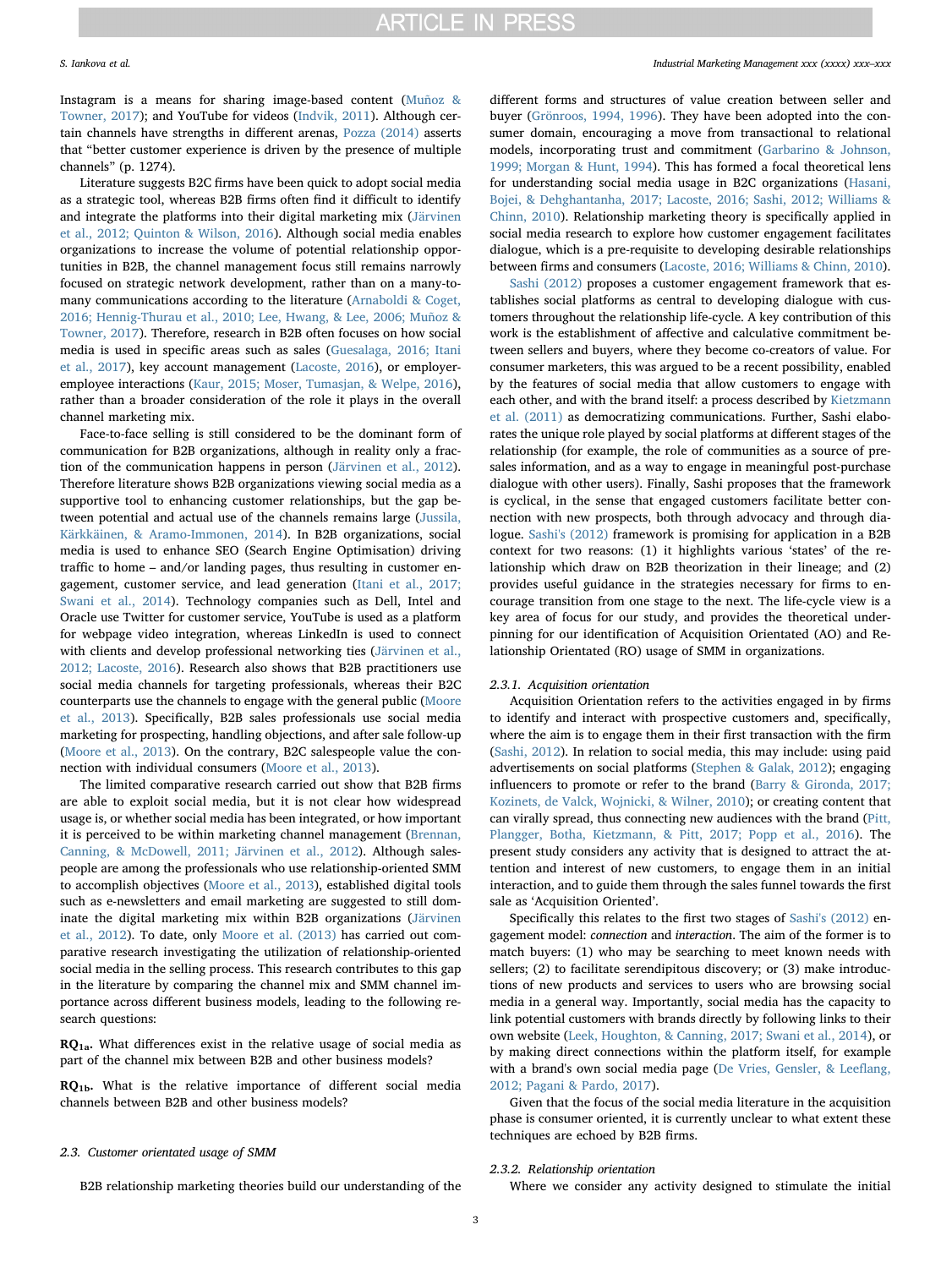transaction between buyer and seller 'Acquisition Orientated'; any interaction beyond this we categorised as 'Relationship Oriented', or part of the process of fulfilling the initial promises made [\(Grönroos, 2009](#page-9-27)). In [Sashi's \(2012\)](#page-10-4) conception, this involves: satisfaction (e.g. using social media to directly message customers with delivery or service details); retention (e.g. using cookies and re-marketing techniques to remind customers of the brand and encourage them to return); connection (e.g. to create and promote content via social channels to customers to remind them of their relationship with the firm); advocacy (e.g. the active encouragement to recommend to others); engagement (i.e. the provision of channels for customers to interact with each other, and with members of the firm, in ways that are meaningful to both parties).

The aim of these activities is to drive a more committed and meaningful relationship between the brand and customers [\(Sashi,](#page-10-4) [2012\)](#page-10-4). In the B2C context, these are referred to as 'creative consumers' who are producers of value-added content [\(Berthon, Pitt, Plangger, &](#page-9-28) [Shapiro, 2012\)](#page-9-28), who are no longer passive recipients in the marketing exchange process ([Hanna et al., 2011](#page-9-2)). Companies are also creating value on social media for customers through building online relationships, and simultaneously capturing value from the customer through raised brand awareness and new customer insights ([Barwise & Meehan,](#page-9-29) [2010; Kotler & Armstrong, 2008\)](#page-9-29). We therefore see RO usage with the emergence of many-to-many co-creation at the heart of social media in B2C [\(Hajli, 2013; Mount & Martinez, 2014; Sashi, 2012](#page-9-30)). However it is unclear if this RO usage is similar in B2B organizations, where dyadic sales use is most clearly articulated [\(Guesalaga, 2016; Moore et al.,](#page-9-5) [2013; Siamagka et al., 2015\)](#page-9-5) leading to our next research question:

RQ1c. Do B2B organizations place a different level of importance on social media usage for different stages of the relationship (Acquisition vs. Relationship Orientated usage) compared to other business models?

# 2.4. Perceived effectiveness of SMM

Having so far concentrated our attention on the exploitation of digital channels for external communications, our final research question focuses on the correlation between the customer relationship stage and the perceived effectiveness of SMM to the firm. [Fig. 1](#page-3-0) outlines the conceptual model that underpins this enquiry, and this is elaborated in the following section.

While social media platforms are widely recognised by their relative ease of measurability ([Järvinen et al., 2012](#page-9-12)), there is uncertainty among marketers with respect to the value of SMM ([Weinberg &](#page-10-14) [Pehlivan, 2011\)](#page-10-14). This is reflected in contemporary practitioner discourse where it may be considered a 'fad' by many senior executives, which results in underinvestment [\(DeMers, 2017](#page-9-31)). Our dependent

variable focuses on the perception of SMM effectiveness, and for this, we adopt Hoff[man and Fodor's \(2010\)](#page-9-32) conceptualisation, where they stress that "returns from social media investments will not always be measured in dollars, but also in customer behaviours (consumer investments) tied to particular social media applications" (p. 42). Many B2B companies do not actively measure digital marketing performance, and measurement in general is not considered important [\(Järvinen](#page-9-12) [et al., 2012](#page-9-12)), but it is important to establish how B2B organizations perceive SMM effectiveness.

# 2.4.1. Acquisition vs relationship orientation

Social media is accepted in the B2C domain as an appropriate channel across the full customer lifecycle: "awareness, information acquisition, opinions, attitudes, purchase behaviour, and post-purchase communication and evaluation" ([Mangold & Faulds, 2009](#page-10-15), p.358), where consumers create, and can be active participants in the process ([Berthon et al., 2012; Dessart, Veloutsou, & Morgan-Thomas, 2015\)](#page-9-28). In this way they actively influence brand meanings and messages, and dictate product or service developments, which represents both an opportunity for companies to capitalize on online information, but also results in relinquishing control of key areas of competitive positioning ([Dessart et al., 2015; Hanna et al., 2011](#page-9-33)). However, as outlined in [Section 2.3,](#page-2-0) the nature of SMM activity may change dependent upon whether the firm wishes to attract the attention of potential customers, or establish on-going meaningful post-purchase dialogue ([Sashi, 2012](#page-10-4)). Reflecting this, the conceptual model allows us to explore any differences between the broad categories under which these examples lie.

## 2.4.2. Digital channel dominance

Further, the conceptual model outlined in [Fig. 1](#page-3-0) allows us to distinguish between traditional (offline) from digital (online) activities. By investigating the presence of a mediation effect between the independent variables: Acquisition Orientation (AO) and Relationship Orientation (RO), and the dependent variable (Perceived Effectiveness of SMM), we are able to establish whether an overall greater digital focus in the marketing activities influence the extent to which SMM is valued. In other words, if the firm's marketing efforts are dominated by digital channels they may be more open to SMM.

# 2.4.3. Moderating effect of business model category

By comparing the four different business models, we are able to establish whether SMM theory should be different for B2B organizations compared to their colleagues in consumer-facing organizations – a primary motivator for our paper. Prior theorisation suggests that B2B firms will focus more heavily on relationship activities [\(Moore et al.,](#page-10-1) [2013; Salo, 2017\)](#page-10-1), but in common with the general approach in our

### Fig. 1. Conceptual model.

<span id="page-3-0"></span>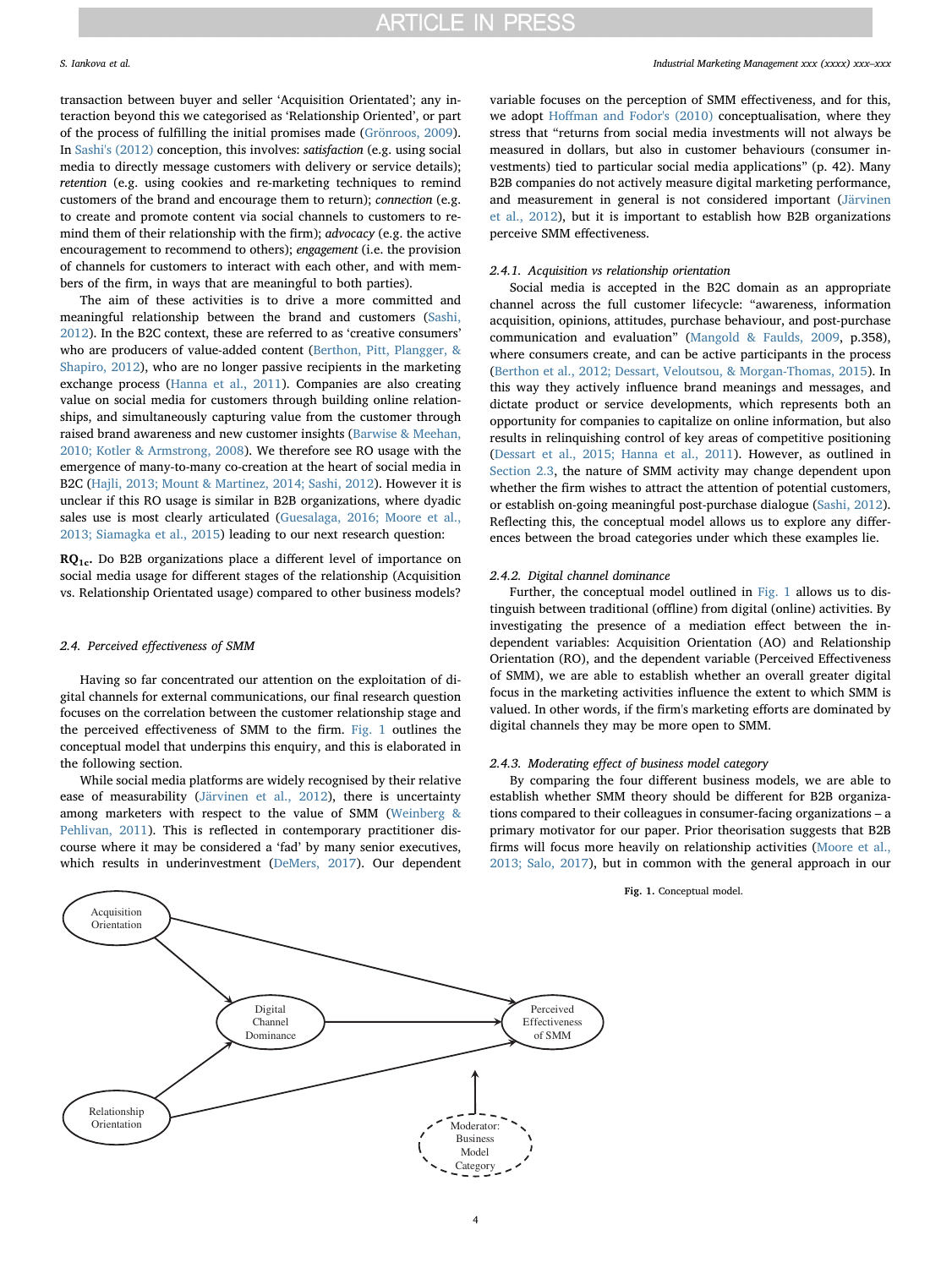paper, we do not predict a direction or nature of relationships, but propose a research question that allows us to explore the phenomenon; thus:

RQ2. Is the use of social media in different stages of the customer lifecycle correlated with perceived effectiveness and to what extent is this different between business models

# 3. Methodology

To explore the extent to which B2B social media usage is different to other business models, this paper adopts an exploratory quantitative survey methodology, utilizing mixed methods of analysis. Explicit hypotheses are not set as the direction of hypotheses is unclear in the emerging B2B literature; therefore a more exploratory approach to analysis is adopted. A broad scale survey was adopted drawing on data from a mixed panel of marketing based employees in mixed sized organizations. The panel data distinguishes between four different types of respondent organization: (1) pure B2B; (2) pure B2C; (3) mixed B2B and B2C (> 20% revenue from each activity); and (4) B2B2C.

# 3.1. Survey development

The survey was developed drawing on both the B2B literature ([Brennan & Croft, 2012; Michaelidou, Siamagka, & Christodoulides,](#page-9-34) [2011; Siamagka et al., 2015\)](#page-9-34), and upon frameworks for SMM which were developed in the B2C domain ([Culnan, McHugh, & Zubillaga,](#page-9-35) [2010; Reilly & Marx, 2013; Sashi, 2012](#page-9-35)). Specifically, we drew upon this literature to develop the survey in three sections focusing on: (1) the types of social media used in marketing efforts (derived from [Kaplan & Haenlein, 2010; Michaelidou et al., 2011; Solis, 2017\)](#page-9-3): (2) the importance of these SMM channels to marketing managers (derived from [Järvinen et al., 2012; Lacka & Chong, 2016; Michaelidou et al.,](#page-9-12) [2011\)](#page-9-12); and (3) using SMM techniques to manage relationships with customers (derived from [Brennan & Croft, 2012; Quinton & Wilson,](#page-9-34) [2016\)](#page-9-34). Finally, recognizing the complexities of measuring social media effectiveness (Hoff[man & Fodor, 2010](#page-9-32)), and the exploratory nature of the study, we identified three complementary measures to create our Perceived Effectiveness of SMM scale (effective, successful and valuable). The individual questions asked are presented in the relevant data tables in the findings section.

# 3.2. Sampling

The data was collected through two panels (a university owned panel based on alumni data, and Qualtrics Panels). In order to maintain consistency of data, respondents were included only if they worked in the USA or UK (both early adopters of SMM, in the global top 10 for advertising spend in digital media, and with a common language thus avoiding potential issues in survey comprehension), and within marketing functions in their organizations. Two panels were used, as neither was large enough independently to provide our targeted 500 respondents from the specified regions, job titles, and mix of business types. The university database provided 137 responses, whereas the Qualtrics Panel data provided 377, giving an effective sample of 509. However, on further inspection, 60 respondents either did not work within the UK or USA, or failed to provide answers to all questions. Therefore, the working sample size was 449 (see [Table 1](#page-4-0) for participant company statistics). The equivalence of the US and UK samples was tested through a series of independent sample t-tests within the equivalence tool for SPSS created by [Weber and Popova \(2012\)](#page-10-16), equivalence was largely maintained at the guide threshold delta of Cohens d = 0.2 [\(Stegner, Bostrom, & Green](#page-10-17)field, 1996), however specific construct equivalence was sometimes uncertain at this guide level.

# <span id="page-4-0"></span>Table 1

Participant company statistics.

|                                                  | Totals | B2B | B2C   | Mixed | <b>B2B2C</b> |
|--------------------------------------------------|--------|-----|-------|-------|--------------|
| Country                                          | 449    | 109 | 146   | 151   | 43           |
| UK                                               | 180    | 60  | 53    | 58    | 7            |
| <b>USA</b>                                       | 269    | 49  | 93    | 93    | 36           |
| Business size (no. employees)                    | 449    | B2B | B2C   | Mixed | <b>B2B2C</b> |
| < 50                                             | 103    | 28% | 28%   | 14%   | 23%          |
| $50 - 99$                                        | 47     | 11% | 10%   | 12%   | 7%           |
| 100-499                                          | 87     | 17% | 19%   | 22%   | 16%          |
| 500-999                                          | 38     | 11% | 10%   | 7%    | 2%           |
| 1000-1999                                        | 32     | 5%  | 6%    | 8%    | 14%          |
| 2000-4999                                        | 49     | 9%  | 8%    | 14%   | 14%          |
| > 5000                                           | 93     | 18% | 18%   | 24%   | 23%          |
| Industry classification                          | 449    | B2B | B2C   | Mixed | <b>B2B2C</b> |
| Mechanical Engineering, Manufacturing            | 48     | 30% | 26%   | 30%   | 13%          |
| and process industries                           |        |     |       |       |              |
| Online Retailer                                  | 23     | 4%  | 52%   | 39%   | 4%           |
| Internet service provider                        | 11     | 45% | 18%   | 27%   | 9%           |
| Communication carrier                            | 9      | 22% | $0\%$ | 78%   | 0%           |
| Banking and Finance                              | 12     | 17% | 25%   | 50%   | 8%           |
| Professional Service & consulting                | 42     | 25% | 27%   | 34%   | 14%          |
| Government                                       | 14     | 21% | 50%   | 21%   | 7%           |
| Healthcare                                       | 21     | 14% | 33%   | 38%   | 14%          |
| Transport and utilities                          | 11     | 27% | 27%   | 36%   | 9%           |
| Construction, Architecture, Civil<br>Engineering | 19     | 16% | 16%   | 58%   | 11%          |
| Data Processing                                  | 4      | 50% | $0\%$ | 50%   | $0\%$        |
| Wholesale, Retail or distribution                | 64     | 11% | 39%   | 34%   | 16%          |
| Education                                        | 15     | 20% | 47%   | 27%   | 7%           |
| Marketing, advertising                           | 42     | 40% | 26%   | 24%   | 10%          |
| <b>IT</b>                                        | 48     | 50% | 13%   | 35%   | 2%           |
| Other                                            | 66     |     |       |       |              |

### 3.3. Data analysis

To respond to the three parts of research question 1, on the differences in social media usage between the four classifications of business model, multi-group Tukey post-hoc ANOVAs were utilized. Lavene's Test for homogeneity of variance were almost universally non-significant, suggesting we can assume homogeneity of variance, thus Tukey was the appropriate post-hoc test. Research question 2, on the relationship between the perceived importance of channels, digital dominance, and perceived effectiveness of SMM, was tested using partial least squares structural equation modeling (PLS-SEM) which simultaneously measures the relationships between multiple constructs. PLS-SEM has been used extensively in the marketing literature to test theory, and has been particularly linked with exploratory studies such as this one. Further, it was suitable from a methodological perspective where a model includes formative measures [\(Hair, Ringle, & Sarstedt,](#page-9-36) [2011\)](#page-9-36). Finally, PLS has been linked with small samples and, while this was not an issue in the dataset as a whole, we needed to be careful of smaller groups for category analysis ([Hair, Sarstedt, Ringle, & Mena,](#page-9-37) [2012\)](#page-9-37). The full details of the model and this approach are included in the second results section, as the first section of the results informed the model development.

# 4. Findings

The findings section is split into two sections, the first covering the three parts of research question 1 on the differences between B2B and the other three business models in terms of relative channel mix, the importance of social media channels and customer oriented SMM usage. The second section covers research question 2, exploring the relationship between the importance ascribed to social media usage, and the perceived effectiveness of SMM between business models.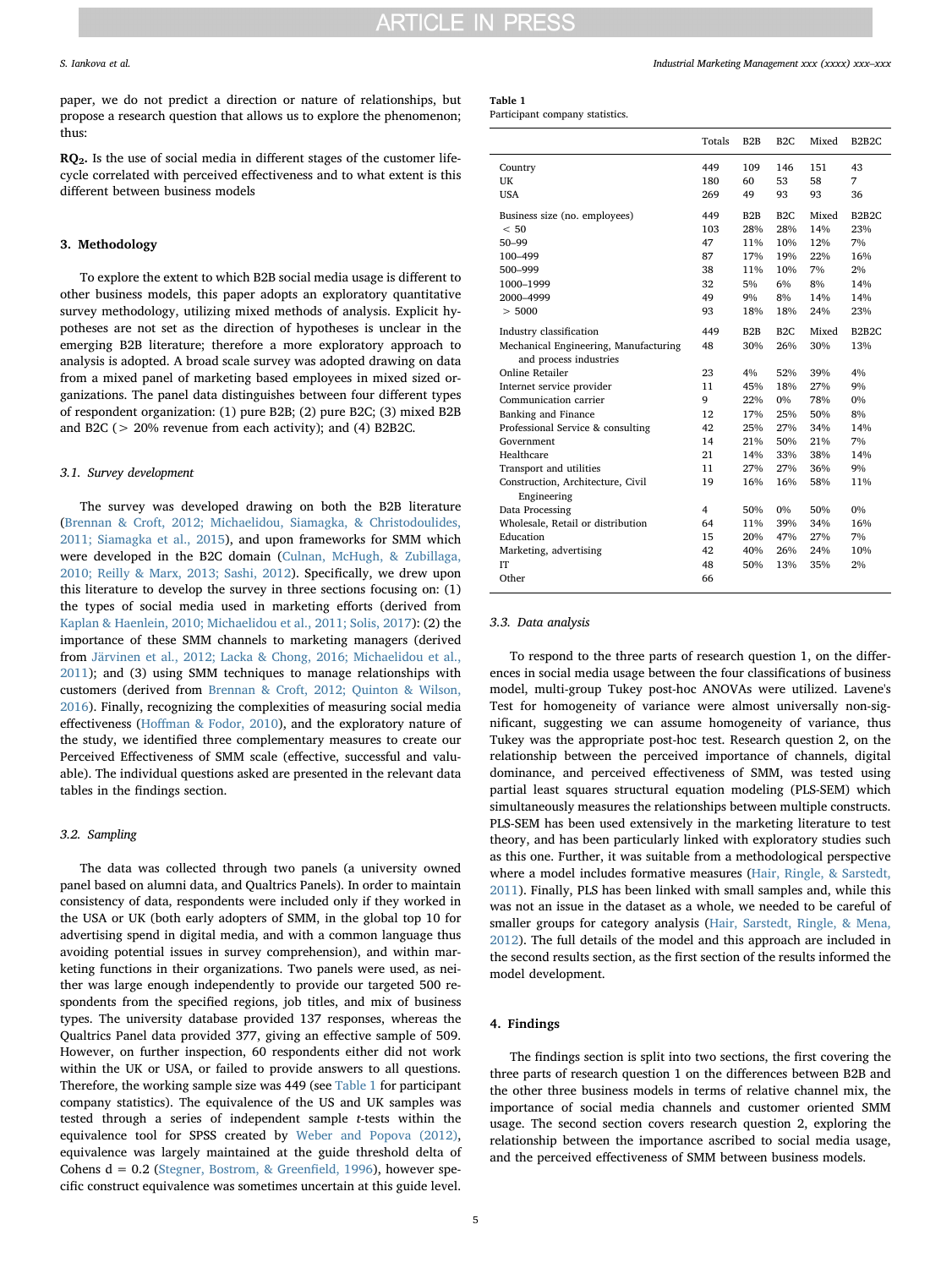#### <span id="page-5-0"></span>Table 2 Channel usage.

|                                                                     | Direct mail                        |                                 | Print                                  |                                 | Web PR                       |                                 | Telemktg                        |                                 | Traditional broadcast                    |                                 | Online broadcast                    |                                 |
|---------------------------------------------------------------------|------------------------------------|---------------------------------|----------------------------------------|---------------------------------|------------------------------|---------------------------------|---------------------------------|---------------------------------|------------------------------------------|---------------------------------|-------------------------------------|---------------------------------|
| B2B<br>B <sub>2</sub> C<br>Mixed<br>B <sub>2</sub> B <sub>2</sub> C | 3.1<br>$3.72*$<br>$4.29**$<br>3.56 | Sig.<br>0.047<br>0.000<br>0.351 | 2.93<br>$3.49*$<br>$4.05**$<br>$4.1**$ | Sig.<br>0.048<br>0.000<br>0.002 | 4.04<br>3.99<br>4.39<br>4.09 | Sig.<br>0.999<br>0.298<br>0.993 | 2.92<br>$2.23*$<br>3.21<br>2.53 | Sig.<br>0.041<br>0.637<br>0.767 | 1.53<br>$2.58**$<br>$3.12**$<br>$2.88**$ | Sig.<br>0.000<br>0.000<br>0.001 | 2.35<br>2.81<br>$3.7**$<br>$4.02**$ | Sig.<br>0.264<br>0.000<br>0.000 |
|                                                                     | Trade shows                        |                                 |                                        | Social media                    |                              | Face-to-face                    |                                 |                                 | Company visits                           |                                 | Search engine optimization          |                                 |

| B <sub>2</sub> B                | 3.21      | Sig.  | 3.89     | Sig.  | 4.62    | Sig.  | 4.46     | Sig.  | 3.61      | Sig.  |
|---------------------------------|-----------|-------|----------|-------|---------|-------|----------|-------|-----------|-------|
| B <sub>2</sub> C                | $2.15***$ | 0.000 | $4.45*$  | 0.032 | $4.06*$ | 0.028 | $3.38**$ | 0.000 | 3.44      | 0.941 |
| Mixed                           | 3.25      | 0.994 | $4.67**$ | 0.001 | 4.48    | 0.912 | 4.18     | 0.691 | $4.25***$ | 0.031 |
| B <sub>2</sub> B <sub>2</sub> C | 2.49      | 0.192 | 4.12     | 0.840 | 4.4     | 0.868 | 4.09     | 0.726 | 3.72      | 0.977 |

How often does your company use the below marketing channels for communicating with customers? (Reversed),  $(1 = never, 7 = always)$ .

Bold numbers indicate B2B organizations are significantly different (at the 0.05 level) to all other business models.

Italic numbers indicate B2B organizations are significantly different (at the 0.05 level) to the other italicized business models.

#### <span id="page-5-1"></span>Table 3

Importance of social media channels.

|                                 | $Google + )$                                | Social networks (E.g. Facebook,          | eBlogger)                                 | Blog (E.g. TypePad, Squarespace, | reddit, newsvine) | Crowd wisdom (e.g. BuzzFeed,                                            | AllExperts) | Q&A (E.g. Yahoo answers, Quora,                | net, aol) | Social streams (E.g. Twitter, app. |
|---------------------------------|---------------------------------------------|------------------------------------------|-------------------------------------------|----------------------------------|-------------------|-------------------------------------------------------------------------|-------------|------------------------------------------------|-----------|------------------------------------|
| B <sub>2</sub> B                | 5.42                                        | Sig.                                     | 4.29                                      | Sig.                             | 3.45              | Sig.                                                                    | 3.34        | Sig.                                           | 5.35      | Sig.                               |
| B <sub>2</sub> C                | $6.47**$                                    | 0.000                                    | 4                                         | 0.782                            | 3.31              | 0.970                                                                   | 3.77        | 0.533                                          | 5.46      | 0.980                              |
| Mixed                           | $6.4**$                                     | 0.000                                    | 4.91                                      | 0.195                            | $4.32*$           | 0.027                                                                   | $4.57**$    | 0.001                                          | 5.82      | 0.301                              |
| B2B2C                           | $6.51**$                                    | 0.009                                    | 4.28                                      | 1.000                            | 3.86              | 0.785                                                                   | $4.6*$      | 0.026                                          | 5.79      | 0.656                              |
|                                 | Wiki (E.g. Wikipedia, wikja,<br>wikispaces) |                                          | Business (E.g. LinkedIn, viadeo,<br>Xing) |                                  | yelp, glassdoor)  | Reviews & Ratings (E.g. amazon,<br>Video (E.g. YouTube, vimeo,<br>vevo) |             | Pictures (E.g. flickr, snapchat,<br>Instagram) |           |                                    |
| B2B                             | 3.58                                        | Sig.                                     | 5.99                                      | Sig.                             | 3.93              | Sig.                                                                    | 4.75        | Sig.                                           | 3.8       | Sig.                               |
| B <sub>2</sub> C                | 3.86                                        | 0.809                                    | 4.95**                                    | 0.001                            | $4.77*$           | 0.038                                                                   | 4.96        | 0.891                                          | $5.13**$  | 0.000                              |
| Mixed                           | $4.44*$                                     | 0.032                                    | 5.66                                      | 0.644                            | $5.36***$         | 0.000                                                                   | $5.57*$     | 0.029                                          | $5.28**$  | 0.000                              |
| B <sub>2</sub> B <sub>2</sub> C | 4.44                                        | 0.212                                    | 4.95*                                     | 0.044                            | $5.67**$          | 0.000                                                                   | 5.56        | 0.219                                          | $5.26**$  | 0.006                              |
|                                 |                                             | Location (E.g. foursquare, sonar, banjo) |                                           |                                  |                   | Content marketing (E.g. Outbrain, Taboola)                              |             | Enterprise (E.g. yammer, chatter, tibbr)       |           |                                    |
| B <sub>2</sub> B                | 3.31                                        |                                          | Sig.                                      | 3.53                             |                   | Sig.                                                                    |             | 3.48                                           | Sig.      |                                    |
| B <sub>2</sub> C                | 3.72                                        |                                          | 0.556                                     | 3.6                              |                   | 0.996                                                                   |             | 3.43                                           | 0.999     |                                    |
| Mixed                           | $4.34***$                                   |                                          | 0.006                                     | $4.45*$                          |                   | 0.022                                                                   |             | 4.2                                            | 0.107     |                                    |
| B <sub>2</sub> B <sub>2</sub> C | 3.86                                        |                                          | 0.603                                     | 4.57                             |                   | 0.106                                                                   |             | 4.07                                           | 0.559     |                                    |

How important are each of the following forms of social media to your marketing efforts?

 $(1 = not important, 7 extremely important)$ 

Bold numbers indicate B2B organizations are significantly different (at the 0.05 level) to all other business models.

Italic numbers indicate B2B organizations are significantly different (at the 0.05 level) to the other italicized business models.

# 4.1. Identification of differences in B2B social media usage

In response to research questions  $1(a, b & c)$  we explored differing approaches to channel usage, types of social media used, and the importance of social media for different marketing activities. Since the questions relate to differences in B2B social media usage compared to the three other business models (B2C, Mixed B2B and B2C, and B2B2C), the tables present significance scores between B2B and each of the other three business models (B2C, mixed and B2B2C); not significant difference between the three other business models. The data is presented this way to simplify data presentation and ensure clarity in response to the research questions. The mean for the B2B companies are in Bold where they have significant differences to all other business models, and are in italics where they are significantly different to only some of the other business models.

# 4.1.1. Channel usage

Research question 1a seeks to understand the difference in customer focused channel usage between B2B and the other business models. [Table 2](#page-5-0) presents the results of the Tukey post hoc ANOVA tests on the extent to which companies use different communication channels with

customers. We identify significant differences in how B2B organizations communicate with customers compared to the other three business models. In direct comparison with pure B2C businesses, we see a significant divergence, with B2B organizations using one-to-many, impersonal marketing channels (print, traditional broadcast media, direct mail) with significantly less frequency than B2C organizations. Conversely the B2B organizations use one-to-one, personal marketing channels far more frequently (sales, company visits, telemarketing and tradeshows). In terms of many-to-many (i.e. social media) we also see a significant difference, with B2B organizations being significantly lower users than B2C organizations. One interesting phenomena to emerge from the analysis was that the B2B organizations were also significantly different to mixed business models and B2B2C in one-to-many and many-to-many channel usage (including social media), but not in oneto-one channels. Conversely B2C organizations were equivalent to mixed business models in many-to-many and one-to-many channels, but not one-to-one (although these significances are not reported here). This is consistent with the idea that mixed B2B/B2C organizations have to use channels consummate with pure B2B and pure B2C companies in the different parts of the business, and suggests respondents were able to answer for both sides of the business. This provides a high level of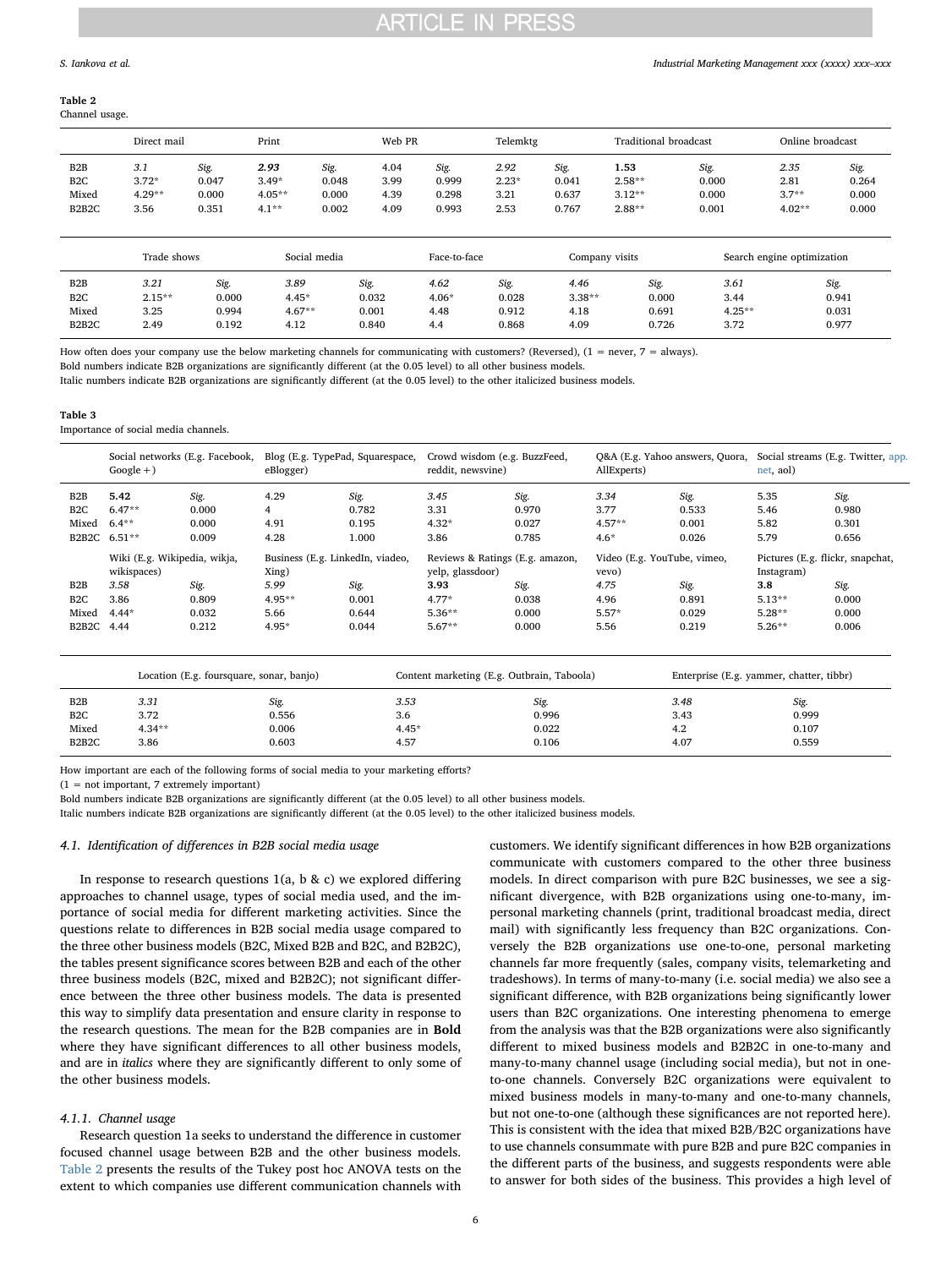# **ARTICLE IN PRESS**

confidence in the data, because, at the level of channel usage, our results conform to traditional understandings of relative channel usage strategies ([Ellis, 2011](#page-9-11)).

## 4.1.2. Importance of social media channels

In terms of research question 1b the importance of social media channels, a similar pattern emerges. In [Table 3](#page-5-1) we see an almost universally lower level of importance ascribed to social media channels by pure B2B businesses, although not always significantly. In particular we see significant differences in the importance ascribed to traditional social networks, picture sharing sites, and review type media. The only social media platform for which B2B businesses are significantly bigger users is on business related social networks such as LinkedIn (as also found by [Moore et al., 2013\)](#page-10-1). Once again mixed model B2B/B2C businesses make similar usage levels to B2B companies in this media. We do however see mixed business models tend to consider all social media of higher importance than other business models. Again this could be due to the relative benefits of the different channels for each side of the business, or possibly that, in our sample, the mixed B2B/B2C businesses were slightly larger on average (see [Table 1](#page-4-0)), and the size of company may potentially affect the overall usage, and as such importance of social media – although further research would be needed on the impact of business size on social media adoption. The most interesting group however is the B2B2C businesses, which are often described as frequent user of online media ([Zhao & Guo, 2012](#page-10-8)). They noticeably use ratings and reviews more than any other types of business, suggesting e-word of mouth (eWOM) may be important to these B2B2C businesses. This potentially makes sense considering the cobranded nature of a B2B2C organization. Both the B2B2C organization and their mediator to the consumer are likely to be co-branding at the point of purchase (think of Intel and a computer manufacturer). These businesses may therefore be more reliant on eWOM for communicating the benefits of their offering, than a B2C company that communicates directly with consumers.

# 4.1.3. Customer orientated usage of social media

Research question 1c seeks to understand the relative importance of social media in managing customers between B2B and other business models. In the literature we identified a difference between Relationship Oriented usage and Acquisition Orientated usage based on [Sashi's \(2012\)](#page-10-4) model. [Table 4](#page-6-0) therefore separates these two forms of usage, although this separation and wording was not used in the

#### <span id="page-6-0"></span>Table 4

Customer orientated usage of social media.

### S. Iankova et al. *Industrial Marketing Management xxx (xxxx) xxx–xxx*

structure of the survey itself. Counter to [Moore et al. \(2013\)](#page-10-1) we find that B2B organizations are using social media far less for Relationship Orientated usage purposes than the other business models. Again not all items are significant, but the direction of difference is consistent, and many differences are significant. This suggests social media is potentially less important, at the present time, for managing ongoing relationships in B2B organizations than for B2C, Mixed or B2B2C organizations. We also again see the B2B2C businesses ascribing high importance to social media in terms of providing customer service, and building customer relationships.

In terms of Acquisition Orientated usage, which includes branding and awareness raising type activities, we see less difference in the use of social media. Other than the significantly lower usage by B2B, versus Mixed and B2B2C organizations on attracting new customers, we see only marginal significances between the different business types, and none between B2B and B2C businesses. The scores are also universally high ( $\sim$  5 out of 7). This suggests all types of businesses ascribe similar importance to social media for acquisition related activities.

# 4.2. Perceived effectiveness of SMM

In response to research question 2 on the effectiveness of SMM, we see a continuing pattern from the usage of social media in B2B versus other business models. B2B organizations see social media as a less effective communication channel, and to have less potential as a channel for the business (see [Table 5\)](#page-7-0). There does however appear to be a broad perception that it can be effective if managed properly, but at present there is a lack of belief in its usefulness compared to other communication channels.

As previously outlined, relationship marketing has been a defining characteristic of B2B marketing strategies, recognizing that as the relationship between the buyer and seller develops and deepens, the nature of the communications also mature ([Gummesson & Grönroos,](#page-9-38) [2012\)](#page-9-38). This becomes the focus of the second phase of our analysis. As outlined above, the theoretical basis of our model is [Sashi's \(2012\)](#page-10-4) engagement cycle.

The relationship continuum was investigated in [Table 4](#page-6-0) where we delineate between Acquisition Orientated usage (including awareness activities and brand development) and Relationship Orientated usage (which assumes the existence of a commercial relationship). Noting the important differences between business models in the choice of channel (see [Table 2\)](#page-5-0), we pay particular attention to the mediating role of

|                                      |                         | Relationship orientated usage |          |             |                |                       |          |                               |         |                                                |         |                                                 |  |
|--------------------------------------|-------------------------|-------------------------------|----------|-------------|----------------|-----------------------|----------|-------------------------------|---------|------------------------------------------------|---------|-------------------------------------------------|--|
|                                      | Sharing recommendations |                               | Selling  |             |                | Relationship building |          | Providing customer<br>service |         | Commu. with current stakeholders/<br>customers |         | Providing product information/<br>specification |  |
| B <sub>2</sub> B                     | 4.75                    |                               | 4.74     |             | 4.94           |                       | 4.39     |                               | 4.73    |                                                | 4.67    |                                                 |  |
| B <sub>2</sub> C                     | 5.15                    | 0.131                         | 5.11     | $0.242$ 5.3 |                | 0.235                 | $5.16**$ | 0.001                         | 5.05    | 0.399                                          | $5.11*$ | 0.046                                           |  |
| Mixed                                | 5.12                    | 0.182                         | $5.37**$ |             | $0.008$ 5.48*  | 0.200                 | $5.42**$ | 0.000                         | $5.34*$ | 0.015                                          | $5.3**$ | 0.004                                           |  |
| B <sub>2</sub> B <sub>2</sub> C 5.33 |                         | 0.125                         | 5.19     |             | $0.386$ 5.79** | 0.008                 | $5.7**$  | 0.000                         | 5.19    | 0.390                                          | $5.49*$ | 0.012                                           |  |

|                                          | Acquisition orientated usage                      |                |                 |                              |              |                |                                         |                          |                    |                |  |  |  |
|------------------------------------------|---------------------------------------------------|----------------|-----------------|------------------------------|--------------|----------------|-----------------------------------------|--------------------------|--------------------|----------------|--|--|--|
|                                          | Building corporate identity<br>Corporate branding |                |                 | Raising awareness in general |              |                | Thought leadership (company reputation) | Attracting new customers |                    |                |  |  |  |
| B <sub>2</sub> B<br>B <sub>2</sub> C     | 5.07<br>5.28                                      | 0.678          | 5.06<br>5.28    | 0.634                        | 5.38<br>5.42 | 0.993          | 5.12<br>4.78                            | 0.254                    | 4.91<br>5.19       | 0.461          |  |  |  |
| Mixed<br>B <sub>2</sub> B <sub>2</sub> C | $5.52*$<br>5.28                                   | 0.048<br>0.851 | $5.56*$<br>5.47 | 0.041<br>0.428               | 5.46<br>5.7  | 0.959<br>0.562 | 5.19<br>5.28                            | 0.982<br>0.934           | $5.53**$<br>$5.7*$ | 0.008<br>0.023 |  |  |  |

How important is social media in managing the following activities?

 $(1 = not at all important, 7 = extremely important)$ 

Italic numbers indicate B2B organizations are significantly different (at the 0.05 level) to the other italicized business models.

Bold numbers indicate B2B organizations are significantly different (at the 0.05 level) to all other business models.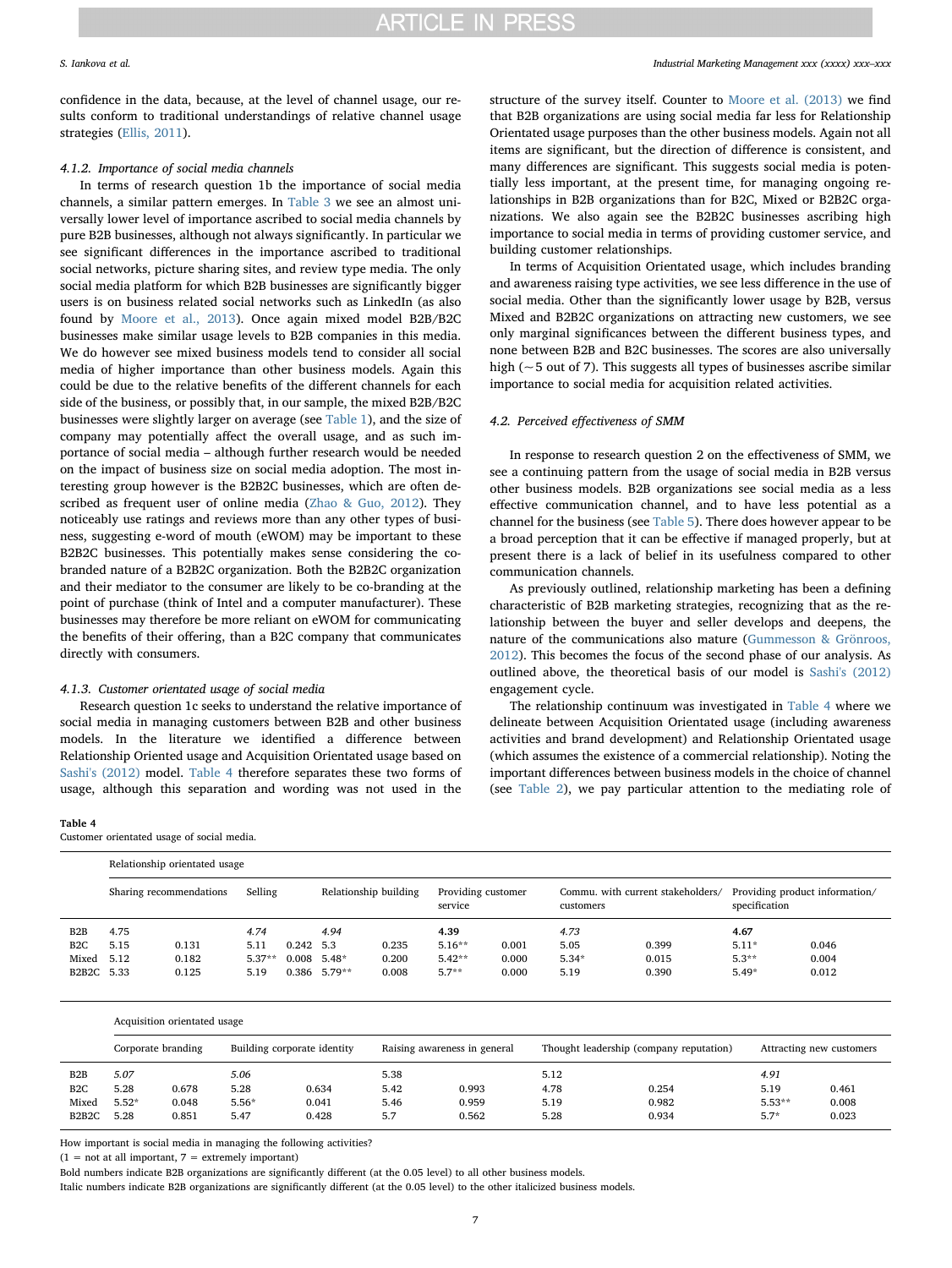<span id="page-7-0"></span>Table 5

|                                 | Perceived Effectiveness of SMM.                                          |       |                    |                                                                              |                                                                                            |       |  |  |  |  |  |  |
|---------------------------------|--------------------------------------------------------------------------|-------|--------------------|------------------------------------------------------------------------------|--------------------------------------------------------------------------------------------|-------|--|--|--|--|--|--|
|                                 | In your company is<br>social media an<br>effective marketing<br>channel? |       | marketing channel? | If used correctly do you<br>agree that social media<br>could be a successful | Do you agree that social<br>media is a valuable<br>channel when building<br>relationships? |       |  |  |  |  |  |  |
| B2B                             | 3.93                                                                     | Sig.  | 4.66               | Sig.                                                                         | 4.47                                                                                       | Sig.  |  |  |  |  |  |  |
| B2C                             | $4.45*$                                                                  | 0.011 | 4.92               | 0.104                                                                        | 4.79                                                                                       | 0.168 |  |  |  |  |  |  |
| Mixed                           | $4.65**$                                                                 | 0.000 | $5.08**$           | 0.005                                                                        | $4.95*$                                                                                    | 0.011 |  |  |  |  |  |  |
| B <sub>2</sub> B <sub>2</sub> C | $4.6*$                                                                   | 0.030 | 4.93               | 0.362                                                                        | 4.84                                                                                       | 0.339 |  |  |  |  |  |  |
|                                 |                                                                          |       |                    |                                                                              |                                                                                            |       |  |  |  |  |  |  |

 $(1 =$  strongly disagree,  $7 =$  strongly agree).

Bold numbers indicate B2B organizations are significantly different (at the 0.05 level) to all other business models.

Italic numbers indicate B2B organizations are significantly different (at the 0.05 level) to the other italicized business models.

digital channels. By focusing our mediator 'digital dominance' on only electronic channels (e.g. Web PR, search engine optimization), we are able to isolate a score for those who have high vs low prevalence of digital channel usage. This allows us to mediate for the higher digital dominance in B2C, B2B2C and mixed business models, and the potential effect this has on our dependent variable.

Sashi's model indicates that the goal of relationship marketing in a contemporary digital environment is an 'engaged consumer', but the identification of return on the investment (ROI) resulting from this is outside of the scope of his paper. Here, our dependent variable is the professional marketer's perception of effectiveness. In common with  $RQ_{1c}$ , our independent variables are the Relationship Oriented vs Acquisition Oriented activities and we control for the channel to ensure we isolate the effect of social media as a digital strategy. This helps develop our understanding of the relationship between stages in the engagement lifecycle and perceived effectiveness of SMM. Further, through the use of multi-group analysis, we are able to observe differences between the four business models under investigation (See [Table 5](#page-7-0)).

# 4.2.1. Data validation

We used SmartPLS version 3.2 ([Ringle, Wende, & Becker, J. M.,](#page-10-18) [2015\)](#page-10-18) and followed procedures outlined by [Hair, Hult, Ringle, and](#page-9-39) [Sarstedt \(2014\).](#page-9-39) Evaluation of outer and cross loadings indicates that items exceed the threshold of 0.708 in all cases. Further, each item loads more effectively to its own construct than to any other, indicating valid constructs. As shown in [Table 6](#page-7-1), this is supported by reliability indicators that comfortably exceed the threshold of Composite

#### <span id="page-7-1"></span>Table 6

Cross loadings & reliability.

|                               | AO    | RO.   | <b>DD</b> | PF.   | $\alpha$ | CR    |
|-------------------------------|-------|-------|-----------|-------|----------|-------|
| Attracting new customers      | 0.814 | 0.693 | 0.336     | 0.529 | 0.892    | 0.917 |
| Building corporate identity   | 0.842 | 0.676 | 0.341     | 0.388 |          |       |
| Corporate branding            | 0.810 | 0.637 | 0.345     | 0.374 |          |       |
| Raising awareness in general  | 0.849 | 0.628 | 0.359     | 0.424 |          |       |
| Providing product information | 0.796 | 0.711 | 0.291     | 0.392 |          |       |
| Thought leadership/reputation | 0.717 | 0.626 | 0.330     | 0.282 |          |       |
| Sharing recommendations       | 0.675 | 0.791 | 0.355     | 0.383 | 0.867    | 0.903 |
| Providing customer service    | 0.638 | 0.818 | 0.326     | 0.395 |          |       |
| Communicating with customers  | 0.601 | 0.807 | 0.323     | 0.351 |          |       |
| Selling                       | 0.651 | 0.791 | 0.300     | 0.374 |          |       |
| Relationship Building         | 0.729 | 0.827 | 0.381     | 0.504 |          |       |
| <b>SEO</b>                    | 0.263 | 0.297 | 0.743     | 0.313 | 0.745    | 0.836 |
| Web PR                        | 0.308 | 0.253 | 0.710     | 0.296 |          |       |
| Online broadcasting           | 0.267 | 0.317 | 0.712     | 0.318 |          |       |
| Social media channels         | 0.380 | 0.373 | 0.827     | 0.554 |          |       |
| Effective                     | 0.424 | 0.452 | 0.526     | 0.836 | 0.810    | 0.887 |
| Successful                    | 0.434 | 0.392 | 0.408     | 0.877 |          |       |
| Valuable                      | 0.425 | 0.438 | 0.375     | 0.840 |          |       |
|                               |       |       |           |       |          |       |

Significant at the 0.05 level is indicated in bold.

#### S. Iankova et al. *Industrial Marketing Management xxx (xxxx) xxx–xxx*

# <span id="page-7-2"></span>Table 7

Average variance extracted compared to inter-construct correlations.

| 2<br>3<br>4 | <b>Acquisition Orientation</b><br>Digital Channel Dominance<br>Perceived Effectiveness of SMM<br>Relationship Orientation | 0.806<br>0.414<br>0.503<br>0.821 | 0.749<br>0.520<br>0.420 | 0.851<br>0.504 | 0.807 |
|-------------|---------------------------------------------------------------------------------------------------------------------------|----------------------------------|-------------------------|----------------|-------|

Average Variance Extracted (AVE) shown in diagonal. Bi-Variate Correlations shown below.

Significant at the 0.05 level is indicated in bold.

# Reliability and Cronbach's Alpha > 0.800 [\(Nunnally, 1978](#page-10-19)).

Data was assessed for discriminant validity by establishing that the Square Root of the Average Variance Extracted (AVE) was greater than the correlations between other constructs (See [Table 7\)](#page-7-2). We further validated discriminant validity using a measure recently proposed by [Henseler, Ringle, and Sarstedt \(2014\)](#page-9-40) referred to as the Heterotrait-Monotrait (HTMT) ratio. In our data, the HTMT ratio met the required  $< 0.900$  in all cases.

Finally, Variance Inflation Factor (VIF) indicates whether results may be inflated by multi-collinearity. Our data conformed to the required thresholds of VIF  $> 0.2 < 5$  advocated by [Hair et al. \(2014\)](#page-9-39). In summary, the validity tests indicated that our data met accepted thresholds for convergent validity, discriminant validity, reliability and multi-collinearity. While our primary aim was to test the specific relationships across the different business models, it is worth noting that the specified model meets the accepted threshold of acceptable fit as measured by standardized root mean square residual (SRMR) of 0.068 as noted by [Henseler et al. \(2014\)](#page-9-40). Further the  $R^2$  of the dependent variable is acceptable (0.382) given the relative scope of the model with a small number of independent variables.

# 4.2.2. Testing the paths

Tests were conducted to assess the individual path co-efficients along with their corresponding p-value, reporting non-significant findings for completeness (see [Table 8\)](#page-7-3). In line with [Baron and Kenny](#page-9-41) [\(1986\)](#page-9-41) we pre-tested the direct relationships between both orientations and the dependent variable separately, noting significant paths ( $ps < 0.05$ ). By reviewing the direct effects vs. the total effects, we noted a greater path level co-efficient in all cases, indicating that the digital channel choice mediated the relationship between the orientations and the dependent variable. In both cases as the direct paths become non-significant, we can infer full mediation.

# 5. Discussion

It has been an assertion of the B2B literature to date that social

<span id="page-7-3"></span>

| Table 8 |                           |
|---------|---------------------------|
|         | Path level co-efficients. |

| Direct effects                                                           | B <sub>2</sub> B                          |                                           |                                           |                                           | <b>B2B&amp;B2C</b>                        |                                           | B2B2C                                     |                                           |
|--------------------------------------------------------------------------|-------------------------------------------|-------------------------------------------|-------------------------------------------|-------------------------------------------|-------------------------------------------|-------------------------------------------|-------------------------------------------|-------------------------------------------|
|                                                                          | β                                         | pval                                      | β                                         | pval                                      | β                                         | pval                                      | β                                         | pval                                      |
| <b>DCD</b><br>AO ><br>AO > PE<br>DCD > PE<br>RO > DCD<br>RO > PE         | 0.252<br>0.105<br>0.461<br>0.255<br>0.255 | 0.173<br>0.426<br>0.000<br>0.154<br>0.080 | 0.079<br>0.251<br>0.304<br>0.356<br>0.132 | 0.582<br>0.027<br>0.000<br>0.013<br>0.283 | 0.351<br>0.269<br>0.355<br>0.080<br>0.113 | 0.004<br>0.052<br>0.000<br>0.464<br>0.401 | 0.352<br>0.458<br>0.182<br>0.160<br>0.049 | 0.071<br>0.075<br>0.273<br>0.452<br>0.844 |
| Total effects<br>(digital<br>channels)<br>$>$ PE<br>AO.<br>RO.<br>$>$ PE | β<br>0.222<br>0.372                       | pval<br>0.095<br>0.014                    | β<br>0.275<br>0.240                       | pval<br>0.022<br>0.063                    | β<br>0.393<br>0.141                       | pval<br>0.004<br>0.266                    | β<br>0.522<br>0.079                       | pval<br>0.022<br>0.734                    |

Key: AO – Acquisition Orientation; DCD – Digital Channel Dominance; PE – Perceived Effectiveness of SMM; RO – Relationship Orientation.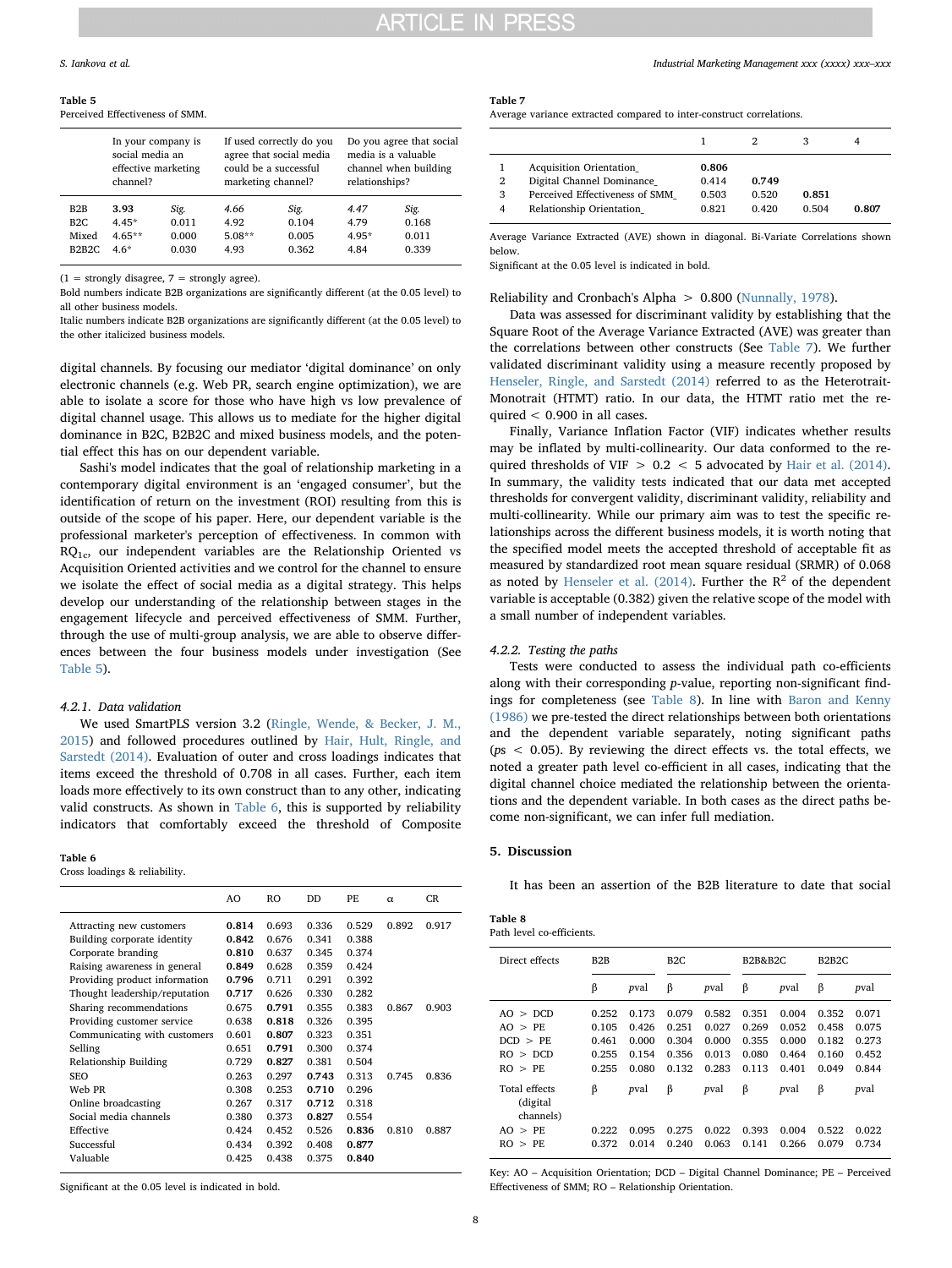media usage is fundamentally different to usage in B2C sectors ([Brennan & Croft, 2012; Guesalaga, 2016; Kaur, 2015; Lacoste, 2016;](#page-9-34) [Moser et al., 2016; Quinton & Wilson, 2016\)](#page-9-34). In this paper we demonstrate that this is emphatically correct, particularly in respect to overall social media as part of the channel marketing strategy  $(RQ_{1a})$ , the importance ascribed to SMM channels  $(RQ_{1b})$ , the lower perceived importance of Relationship Orientated usage  $(RQ_{1c})$  and the relationship between the importance of social media channels and their perceived effectiveness for marketing  $(RQ<sub>2</sub>)$ . B2B does therefore need its own theories of social media usage, in addition to the B2C theory.

One substantial contribution of this paper, however, is to include not only B2B and B2C organizations, but also Mixed business models and B2B2C business models, which receive comparatively little analysis in the literature. In doing so we find that; although the relative usage of social media as part of the overall marketing mix is lower in B2B than for B2C organizations, this does not hold for Mixed and B2B2C organizations who are among the highest users of social media. This difference relates to both (1) the types of channels used, and (2) the importance of that usage for different aspects of customer engagement. We see significant differences not only in the types of social media used; with only LinkedIn being more commonly used by B2B and B2B2C organizations, but also in the purpose it serves. Unlike the extant B2B literature which tends to focus on social media being used on the customer relationship interface ([Guesalaga, 2016; Lacoste, 2016](#page-9-5)), we find less importance ascribed by pure B2B organizations to social media for relationship management than in other business models. Indeed, as shown in [Table 4,](#page-6-0) it is through thought leadership and corporate branding that B2B organizations are finding similar levels of importance in social media to their B2C and mixed model counterparts.

This raises interesting questions about the application of marketing theory in social media ([Hasani et al., 2017; Lacoste, 2016; Williams &](#page-9-23) [Chinn, 2010](#page-9-23)). We find that B2B organizations perceive social media to have greater importance in the customer acquisition phases of [Sashi's](#page-10-4) [\(2012\)](#page-10-4) engagement cycle, with higher perceived importance given to Acquisition Orientated usage than Relationship Orientated usage. We also find that B2B organizations have lower relative levels of importance given to Relationship Orientated usage compared to other business models, but similar Acquisition Orientated usage. One possible explanation is that B2C literature has focused on relational marketing because businesses gain access to customers' lived experience insights, and a two-way dialogue via social media; data that was traditionally expensive to obtain in B2C [\(Kaplan & Haenlein, 2011\)](#page-9-42). B2B organizations however already have close relationships with existing customers, and therefore have access to insight into lived experience, and routes to ongoing dialogue [\(Ford, 1980; Grönroos, 1990\)](#page-9-43). Therefore, B2B organizations gain something that was traditionally a poor return on investment to them - a means of mass-mediated communication, which spreads through social networks through eWOM. So, where we have seen B2B relationship marketing theory providing theoretical frameworks for B2C social media usage, there may be value in investigating B2B SMM through a mass-mediate consumer marketing lens. Particularly around issues of corporate branding, eWOM, viral marketing, and native advertising (as a form of thought leadership) [\(Chu & Kim, 2011;](#page-9-44) [Fulgoni & Lipsman, 2014; Gylling & Lindberg-Repo, 2006; Kaplan &](#page-9-44) [Haenlein, 2011](#page-9-44)).

Taking this different approach to customer engagement further, research question 2 focuses on the perceived effectiveness of SMM in the Acquisition and Relational Orientated usage. Here we confirm that B2B organizations appear to view SMM as less important than their B2C, Mixed and B2B2C counterparts for RO activities, but they rate them on par with the others when it comes to AO activities. This is counter to the extant theory, which suggests that B2B organizations would focus more heavily on the importance of relationship activities ([Moore et al., 2013](#page-10-1)). However, when taking into account the channel focus in the question, we speculate that B2B organizations see social media as important in developing reputation and initiating a relationship but beyond this, they rely on offline channels (e.g. face-toface). This is in line with [Lacoste's \(2016\)](#page-9-17) conclusions on social media in B2B key account management.

However, when we consider the relationship between self-reported importance of the channel (IV) with perceived effectiveness of SMM (DV) in our PLS-SEM analysis, we note an interesting result in relation to relationship marketing activities. B2B respondents, who consider social media to be an important digital strategy for this purpose, also perceive themselves to be overall more effective at it. This suggests that for some B2B organizations, social media represents an untapped resource that can be exploited more effectively. This supports the assertions of [Moncrief et al. \(2015\)](#page-10-20) and [Schultz et al. \(2012\)](#page-10-21) who say that social media has a place throughout the relationship life-cycle.

Overall we can therefore propose that B2B social media usage is distinct from B2C social media usage, particularly in terms of its role in managing customer relationships. Further, we note that this effect is exacerbated when we compare differences between those firms that are more digitally focused than the norm.

### 6. Conclusion, limitations and future research

In summary, this paper confirms the (previously assumed) propensity of the extant B2B literature to treat social media usage as a different phenomenon to B2C social media usage. Drawing on a survey of 449 UK and US business, we have been able to show that B2B organizations use different social media channels, to serve different purposes, and with different perceived results. In particular, our final model suggests the use of social media, in terms of customer management at the new acquisition and ongoing relationship management stage, will be fundamentally different. A key contribution, of both theoretical and practical importance, is the somewhat surprising finding that B2B firms do not place as much importance on SMM as a strategy to develop relationships with their existing customers compared to other business models. This is born out by the Volvo Trucks example outlined at the start of this paper. Given the ability of social media platforms to facilitate one-to-one and one-to-many communications, this would seem an obvious opportunity to embed direct communications with members of client teams. We can speculate that the relationship between the importance with which SMM is viewed is an important factor in perception of effectiveness, and the value it may bring across a range of tangible and intangible measures. Further, while the relationship is not specifically investigated here, there is a sense that low levels of usage may correlate with perceptions of importance and effectiveness. We speculate that the confidence of users may therefore be a key factor and that B2B firms may be more concerned about the risks of social media. This could also explain the reason why marketing professionals in those firms are on a par with their B2C counterparts in the early-stages of the relationship but less so later, where potentially large contract values are in jeopardy if negatively affected. Future qualitative research could uncover the underlying perceptions and motivations of the marketing decision-makers that could explain these relationships.

In addition, we suggest a greater need to investigate models of customer social media engagement in B2B companies, building relational development models including social media engagement, and identifying where social media interaction are of benefit to the overall marketing success of B2B organizations. There is also a wealth of research opportunity in mixed and B2B2C business models. So little is written about these models that the complementarity of working across the traditional pure B2B and B2C sectors may yield fresh new insights into customer management, and the overlap between B2B and B2C social media usage.

However, this paper approached the topic from an exploratory and contextually abstracted level. It is therefore outside the scope of this paper to provide details of the particular nuances as to how social media is used differently in these spaces, both across business models,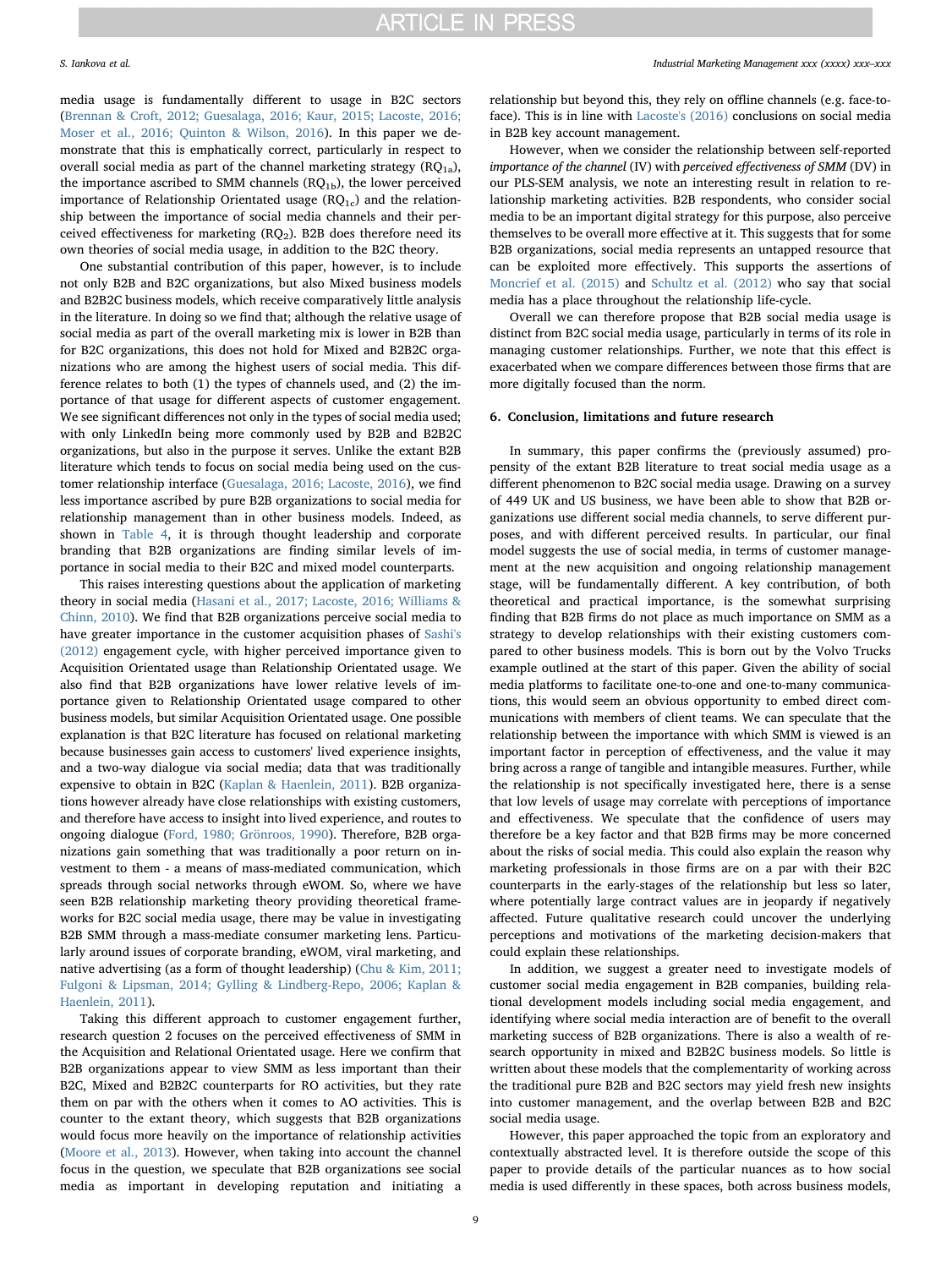and across difference industrial sectors. The study is also limited to only two countries, and the survey was developed to gain insight into perceived importance, usage and effectiveness, none of which are direct measures of actual usage or outcome. There is also a potential for some overlap between the two databases we employ. Although we can be certain, due to the targeted nature of the mail out, that no company is represented more than once in either data base; for confidentiality reasons Qualitrics Panel does not provide a list of companies involved in the study. There is therefore a small chance of overlap between databases, but this should be minimal.

# Funding statement

This research did not receive any specific grant from funding agencies in the public, commercial, or not-for-profit sectors.

#### References

- <span id="page-9-16"></span>Arnaboldi, M., & Coget, J. F. (2016). Social media and business. We've been asking the wrong question. Organizational Dynamics, 45(1), 47–54. [http://dx.doi.org/10.1016/j.](http://dx.doi.org/10.1016/j.orgdyn.2015.12.006) [orgdyn.2015.12.006](http://dx.doi.org/10.1016/j.orgdyn.2015.12.006).
- <span id="page-9-8"></span>Ashley, C., & Tuten, T. (2015). Creative strategies in social media marketing: An exploratory study of branded social content and consumer engagement. Psychology and Marketing, 33(1), 15–27. <http://dx.doi.org/10.1002/mar>.
- <span id="page-9-41"></span>Baron, R., & Kenny, D. (1986). The moderator-mediator variable distinction in social psychological research. Journal of Personality and Social Psychology, 51(6), 1173–1182. [http://dx.doi.org/10.1037/0022-3514.51.6.1173.](http://dx.doi.org/10.1037/0022-3514.51.6.1173)
- <span id="page-9-24"></span>Barry, J. M., & Gironda, J. T. (2017). Operationalizing thought leadership for online B2B marketing. Industrial Marketing Management, 1-22. (October) [https://doi.org/10.](https://doi.org/10.1016/j.indmarman.2017.11.005) [1016/j.indmarman.2017.11.005.](https://doi.org/10.1016/j.indmarman.2017.11.005)
- <span id="page-9-29"></span>[Barwise, P., & Meehan, S. \(2010\). The one thing you must get right when building a](http://refhub.elsevier.com/S0019-8501(17)30111-6/rf0025) brand. [Harvard Business Review, 88](http://refhub.elsevier.com/S0019-8501(17)30111-6/rf0025)(12), 80–84.
- <span id="page-9-28"></span>Berthon, P. R., Pitt, L. F., Plangger, K., & Shapiro, D. (2012). Marketing meets web 2.0, social media, and creative consumers: Implications for international marketing strategy. Business Horizons, 55(3), 261–271. [http://dx.doi.org/10.1016/j.bushor.](http://dx.doi.org/10.1016/j.bushor.2012.01.007) [2012.01.007](http://dx.doi.org/10.1016/j.bushor.2012.01.007).
- <span id="page-9-34"></span><span id="page-9-20"></span>[Brennan, R., Canning, L., & McDowell, R. \(2011\).](http://refhub.elsevier.com/S0019-8501(17)30111-6/rf0035) Business-to-business marketing. SAGE. [Brennan, R., & Croft, R. \(2012\). The use of social media in B2B marketing and branding:](http://refhub.elsevier.com/S0019-8501(17)30111-6/rf0420) An exploratory study. [Journal of Customer Behaviour, 11](http://refhub.elsevier.com/S0019-8501(17)30111-6/rf0420)(2), 101–115.
- <span id="page-9-44"></span>Chu, S. C., & Kim, Y. (2011). Determinants of consumer engagement in electronic Word-Of-Mouth (eWOM) in social networking sites. International Journal of Advertising, 30(1), 47–75. <http://dx.doi.org/10.2501/IJA-30-1-047-075>.
- <span id="page-9-35"></span>[Culnan, M. J., McHugh, P. J., & Zubillaga, J. I. \(2010\). How large U.S. companies can use](http://refhub.elsevier.com/S0019-8501(17)30111-6/rf0045) [twitter and other social media to gain business value.](http://refhub.elsevier.com/S0019-8501(17)30111-6/rf0045) MIS Quarterly Executive, 9(4), 243–[259](http://refhub.elsevier.com/S0019-8501(17)30111-6/rf0045).
- <span id="page-9-14"></span>Culotta, A., & Cutler, J. (2016). Mining brand perceptions from twitter social networks. Marketing Science, 35(3), 343–362. [http://dx.doi.org/10.1287/mksc.2015.0968.](http://dx.doi.org/10.1287/mksc.2015.0968)
- <span id="page-9-31"></span>DeMers, J. (2017). 7 reasons social media marketing is still underrated. Forbes Online. 5th April, Retrieved November 23, 2017 [https://www.forbes.com/sites/jaysondemers/](https://www.forbes.com/sites/jaysondemers/2017/04/05/7-reasons-social-media-marketing-is-still-underrated/#6d7698f3334a) [2017/04/05/7-reasons-social-media-marketing-is-still-underrated/#6d7698f3334a.](https://www.forbes.com/sites/jaysondemers/2017/04/05/7-reasons-social-media-marketing-is-still-underrated/#6d7698f3334a)
- <span id="page-9-26"></span>De Vries, L., Gensler, S., & Leeflang, P. S. H. (2012). Popularity of brand posts on brand fan pages: An investigation of the effects of social media marketing. Journal of Interactive Marketing, 26, 83–91. [http://dx.doi.org/10.1016/j.intmar.2012.01.003.](http://dx.doi.org/10.1016/j.intmar.2012.01.003)
- <span id="page-9-33"></span>Dessart, L., Veloutsou, C., & Morgan-Thomas, A. (2015). Consumer engagement in online brand communities: A social media perspective. The Journal of Product and Brand Management, 24(1), 28–42. [http://dx.doi.org/10.1108/JPBM-06-2014-0635.](http://dx.doi.org/10.1108/JPBM-06-2014-0635)
- <span id="page-9-0"></span>Dobele, A., Lindgreen, A., Beverland, M., Vanhamme, J., & van Wijk, R. (2007). Why pass on viral messages? Because they connect emotionally. Business Horizons, 50(4), 291–304. [http://dx.doi.org/10.1016/j.bushor.2007.01.004.](http://dx.doi.org/10.1016/j.bushor.2007.01.004)

<span id="page-9-43"></span><span id="page-9-11"></span>Ellis, N. (2011). [Business to business marketing: Relationships, networks and strategies](http://refhub.elsevier.com/S0019-8501(17)30111-6/rf0070). [Ford, D. \(1980\). The development of buyer-seller relationships in industrial markets.](http://refhub.elsevier.com/S0019-8501(17)30111-6/rf0075) [European Journal of Marketing, 14](http://refhub.elsevier.com/S0019-8501(17)30111-6/rf0075)(5/6), 339–353.

- Fulgoni, G., & Lipsman, A. (2014). Numbers, please: Digital game changers: How social media will help usher in the era of mobile and multi-platform campaign-effectiveness measurement. Journal of Advertising Research, 54(1), 11–16. [http://dx.doi.org/10.](http://dx.doi.org/10.2501/JAR-54-1-011-016) [2501/JAR-54-1-011-016](http://dx.doi.org/10.2501/JAR-54-1-011-016).
- <span id="page-9-22"></span>Garbarino, E., & Johnson, M. S. (1999). The different roles of satisfaction, trust, and commitment in customer relationships. American Marketing Association, 63(2), 70–87. [http://dx.doi.org/10.2307/1251946.](http://dx.doi.org/10.2307/1251946)
- <span id="page-9-1"></span>Griner, D. (2014). Undivided Attention: How "Epic Split" Became the Buzziest Ad at Cannes – Adweek. Retrieved December 19, 2017, from [http://www.adweek.com/](http://www.adweek.com/brand-marketing/undivided-attention-how-epic-split-became-buzziest-ad-cannes-158248/) [brand-marketing/undivided-attention-how-epic-split-became-buzziest-ad-cannes-](http://www.adweek.com/brand-marketing/undivided-attention-how-epic-split-became-buzziest-ad-cannes-158248/)[158248/.](http://www.adweek.com/brand-marketing/undivided-attention-how-epic-split-became-buzziest-ad-cannes-158248/)
- Grönroos, C. (1990). [Service management and marketing: Managing the moments of truth in](http://refhub.elsevier.com/S0019-8501(17)30111-6/rf0090) [service competition.](http://refhub.elsevier.com/S0019-8501(17)30111-6/rf0090) Lexington Books.
- <span id="page-9-21"></span>[Grönroos, C. \(1994\). From marketing mix to relationship marketing.](http://refhub.elsevier.com/S0019-8501(17)30111-6/rf0095) Management [Decision, 32](http://refhub.elsevier.com/S0019-8501(17)30111-6/rf0095)(2), 4–20.

<span id="page-9-27"></span>Grönroos, C. (1996). Relationship marketing: Strategic and tactical implications. Management Decision, 34, 5–14. [http://dx.doi.org/10.1108/00251749610113613.](http://dx.doi.org/10.1108/00251749610113613) Grönroos, C. (2009). Marketing as promise management: Regaining customer

#### S. Iankova et al. *Industrial Marketing Management xxx (xxxx) xxx–xxx*

management for marketing. Journal of Business & Industrial Marketing, 24(5/6), 351–359. <http://dx.doi.org/10.1108/08858620910966237>.

- <span id="page-9-5"></span>Guesalaga, R. (2016). The use of social media in sales: Individual and organizational antecedents, and the role of customer engagement in social media. Industrial Marketing Management, 54, 71–79. [http://dx.doi.org/10.1016/j.indmarman.2015.12.](http://dx.doi.org/10.1016/j.indmarman.2015.12.002) [002](http://dx.doi.org/10.1016/j.indmarman.2015.12.002).
- <span id="page-9-38"></span>Gummesson, [E., & Grönroos, C. \(2012\). The emergence of the new service marketing:](http://refhub.elsevier.com/S0019-8501(17)30111-6/rf0115) Nordic School perspectives. [Journal of Service Management, 23](http://refhub.elsevier.com/S0019-8501(17)30111-6/rf0115)(4), 479–497.
- Gylling, C., & Lindberg-Repo, K. (2006). Investigating the links between a corporate brand and a customer brand. Journal of Brand Management, 13(4–5), 257–267. [http://](http://dx.doi.org/10.1057/palgrave.bm.2540269) [dx.doi.org/10.1057/palgrave.bm.2540269.](http://dx.doi.org/10.1057/palgrave.bm.2540269)
- <span id="page-9-7"></span>Hainla, L. (2017). 21 Social Media Marketing Statistics You Need to Know in 2017 - DreamGrow. Retrieved January 30, 2017, from [https://www.dreamgrow.com/21](https://www.dreamgrow.com/21-social-media-marketing-statistics/) [social-media-marketing-statistics/](https://www.dreamgrow.com/21-social-media-marketing-statistics/).
- <span id="page-9-39"></span>[Hair, J. F., Hult, G. T. M., Ringle, C. M., & Sarstedt, M. \(2014\).](http://refhub.elsevier.com/S0019-8501(17)30111-6/rf0130) A primer on partial least [squares structural equation modeling \(PLS-SEM\).](http://refhub.elsevier.com/S0019-8501(17)30111-6/rf0130) SAGE.
- <span id="page-9-36"></span>Hair, J. F., Ringle, C. M., & Sarstedt, M. (2011). PLS-SEM: Indeed a silver bullet. The Journal of Marketing Theory and Practice, 19(2), 139–152. [http://dx.doi.org/10.2753/](http://dx.doi.org/10.2753/MTP1069-6679190202) [MTP1069-6679190202.](http://dx.doi.org/10.2753/MTP1069-6679190202)
- <span id="page-9-37"></span>Hair, J. F., Sarstedt, M., Ringle, C. M., & Mena, J. A. (2012). An assessment of the use of partial least squares structural equation modeling in marketing research. Journal of the Academy of Marketing Science, 40(3), 414–433. [http://dx.doi.org/10.1007/](http://dx.doi.org/10.1007/s11747-011-0261-6) [s11747-011-0261-6.](http://dx.doi.org/10.1007/s11747-011-0261-6)
- <span id="page-9-30"></span>[Hajli, M. N. \(2013\). A study of the impact of social media on consumers.](http://refhub.elsevier.com/S0019-8501(17)30111-6/rf0145) International [Journal of Market Research, 56](http://refhub.elsevier.com/S0019-8501(17)30111-6/rf0145)(3), 387–404.
- <span id="page-9-2"></span>Hanna, R., Rohm, A., & Crittenden, V. L. (2011). We're all connected: The power of the social media ecosystem. Business Horizons, 54(3), 265–273. [http://dx.doi.org/10.](http://dx.doi.org/10.1016/j.bushor.2011.01.007) [1016/j.bushor.2011.01.007.](http://dx.doi.org/10.1016/j.bushor.2011.01.007)
- <span id="page-9-23"></span>Hasani, T., Bojei, J., & Dehghantanha, A. (2017). Investigating the antecedents to the adoption of SCRM technologies by start-up companies. Telematics and Informatics, 34(5), 655–675. <http://dx.doi.org/10.1016/j.tele.2016.12.004>.
- Hennig-Thurau, T., Malthouse, E. C., Friege, C., Gensler, S., Lobschat, L., Rangaswamy, A., & Skiera, B. (2010). The impact of new media on customer relationships. Journal of Service Research, 13(3), 311–330. [http://dx.doi.org/10.1177/1094670510375460.](http://dx.doi.org/10.1177/1094670510375460)
- <span id="page-9-40"></span>Henseler, J., Ringle, C. M., & Sarstedt, M. (2014). A new criterion for assessing discriminant validity in variance-based structural equation modeling. Journal of the Academy of Marketing Science, 43(1), 115–135. [http://dx.doi.org/10.1007/s11747-](http://dx.doi.org/10.1007/s11747-014-0403-8) [014-0403-8](http://dx.doi.org/10.1007/s11747-014-0403-8).
- <span id="page-9-32"></span>Hoff[man, D., & Fodor, M. \(2010\). Can you measure the ROI of your social media mar](http://refhub.elsevier.com/S0019-8501(17)30111-6/rf0170)keting? [MIT Sloan Management Review, 52](http://refhub.elsevier.com/S0019-8501(17)30111-6/rf0170)(1), 41–49.
- <span id="page-9-15"></span>Indvik, L. (2011). Why fashion's top brands are flocking to tumblr. Retrieved January 30, 2017, from [http://mashable.com/2011/02/06/fashion-tumblr-kate-spade/#](http://mashable.com/2011/02/06/fashion-tumblr-kate-spade/#ankMZrA0kOq3) [ankMZrA0kOq3.](http://mashable.com/2011/02/06/fashion-tumblr-kate-spade/#ankMZrA0kOq3)
- <span id="page-9-4"></span>Itani, O. S., Agnihotri, R., & Dingus, R. (2017). Social media use in B2b sales and its impact on competitive intelligence collection and adaptive selling: Examining the role of learning orientation as an enabler. Industrial Marketing Management, 66(June), 64–79. [http://dx.doi.org/10.1016/j.indmarman.2017.06.012.](http://dx.doi.org/10.1016/j.indmarman.2017.06.012)
- <span id="page-9-12"></span>[Järvinen, J., Tollinen, A., Karjaluoto, H., & Jayawardhena, C. \(2012\). Digital and social](http://refhub.elsevier.com/S0019-8501(17)30111-6/rf0185) [media marketing usage in b2b industrial section.](http://refhub.elsevier.com/S0019-8501(17)30111-6/rf0185) Marketing Management Journal, 22[\(2\), 102](http://refhub.elsevier.com/S0019-8501(17)30111-6/rf0185)–117.
- <span id="page-9-19"></span>Jussila, J. J., Kärkkäinen, H., & Aramo-Immonen, H. (2014). Social media utilization in business-to-business relationships of technology industry firms. Computers in Human Behavior, 30, 606–613. [http://dx.doi.org/10.1016/j.chb.2013.07.047.](http://dx.doi.org/10.1016/j.chb.2013.07.047)
- <span id="page-9-3"></span>Kaplan, A. M., & Haenlein, M. (2010). Users of the world, unite! The challenges and opportunities of social media. Business Horizons, 53, 59–68. [http://dx.doi.org/10.](http://dx.doi.org/10.1016/j.bushor.2009.09.003) [1016/j.bushor.2009.09.003.](http://dx.doi.org/10.1016/j.bushor.2009.09.003)
- <span id="page-9-42"></span>Kaplan, A. M., & Haenlein, M. (2011). Two hearts in three-quarter time: How to waltz the social media/viral marketing dance. Business Horizons, 54(3), 253–263. [http://dx.doi.](http://dx.doi.org/10.1016/j.bushor.2011.01.006) [org/10.1016/j.bushor.2011.01.006](http://dx.doi.org/10.1016/j.bushor.2011.01.006).
- <span id="page-9-18"></span>[Kaur, P. \(2015\). Using social media for employer branding and talent management: An](http://refhub.elsevier.com/S0019-8501(17)30111-6/rf0205) experiential study. [Journal of Brand Management, 7](http://refhub.elsevier.com/S0019-8501(17)30111-6/rf0205)(2), 7–20.
- <span id="page-9-10"></span>Kietzmann, J. H., Hermkens, K., McCarthy, I. P., & Silvestre, B. S. (2011). Social media? Get serious! Understanding the functional building blocks of social media. Business Horizons, 54(3), 241–251. [http://dx.doi.org/10.1016/j.bushor.2011.01.005.](http://dx.doi.org/10.1016/j.bushor.2011.01.005)
- [Kotler, P., & Armstrong, G. \(2008\).](http://refhub.elsevier.com/S0019-8501(17)30111-6/rf0215) Principles of marketing (5 edition). Financial Times/ [Prentice Hall.](http://refhub.elsevier.com/S0019-8501(17)30111-6/rf0215)
- Kozinets, R. V., de Valck, K., Wojnicki, A. C., & Wilner, S. J. (2010). Networked narratives: understanding word-of-mouth marketing in online communities. Journal of Marketing, 74(2), 71–89. [http://dx.doi.org/10.1509/jmkg.74.2.71.](http://dx.doi.org/10.1509/jmkg.74.2.71)
- <span id="page-9-9"></span>Lacka, E., & Chong, A. (2016). Usability perspective on social media sites' adoption in the B2B context. Industrial Marketing Management, 54, 80–91. [http://dx.doi.org/10.1016/](http://dx.doi.org/10.1016/j.indmarman.2016.01.001) [j.indmarman.2016.01.001](http://dx.doi.org/10.1016/j.indmarman.2016.01.001).
- <span id="page-9-17"></span>Lacoste, S. (2016). Perspectives on social media ant its use by key account managers. Industrial Marketing Management, 54, 33–43. [http://dx.doi.org/10.1016/j.](http://dx.doi.org/10.1016/j.indmarman.2015.12.010) [indmarman.2015.12.010.](http://dx.doi.org/10.1016/j.indmarman.2015.12.010)
- <span id="page-9-6"></span>Lamberton, C., & Stephen, A. T. (2016). A thematic exploration of digital, social media, and mobile marketing: Research evolution from 2000 to 2015 and an agenda for future inquiry. Journal of Marketing, 80(6), 146–172. [http://dx.doi.org/10.1509/jm.](http://dx.doi.org/10.1509/jm.15.0415) [15.0415.](http://dx.doi.org/10.1509/jm.15.0415)
- Lee, S., Hwang, T., & Lee, H.-H. (2006). Corporate blogging strategies of the fortune 500 companies. Management Decision, Vol. 44, 316–334. No. 3 [https://doi.org/10.1108/](https://doi.org/10.1108/MRR-09-2015-0216) [MRR-09-2015-0216](https://doi.org/10.1108/MRR-09-2015-0216).
- <span id="page-9-13"></span>Leek, S., & Christodoulides, G. (2011). A literature review and future agenda for B2B branding: Challenges of branding in a B2B context. Industrial Marketing Management, 40, 830–837. [http://dx.doi.org/10.1016/j.indmarman.2011.06.006.](http://dx.doi.org/10.1016/j.indmarman.2011.06.006)
- <span id="page-9-25"></span>Leek, S., Houghton, D., & Canning, L. (2017). Twitter and behavioral engagement in the